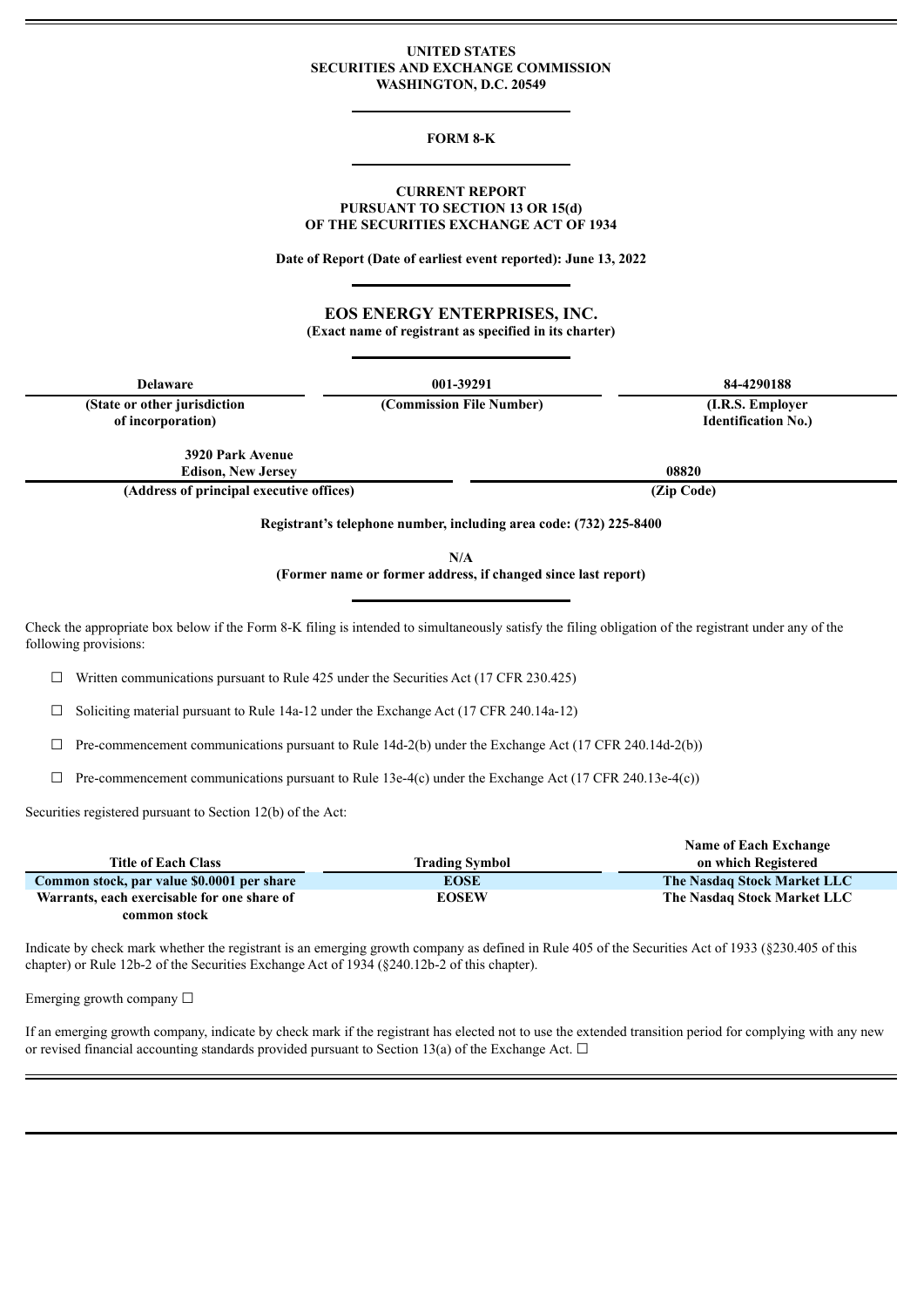#### **Item 1.01 Entry into a Material Definitive Agreement.**

On June 13, 2022, Eos Energy Enterprises, Inc. (the "Company") and YA II PN, LTD ("Yorkville") amended the Standby Equity Purchase Agreement dated April 28, 2022 (the "Original SEPA") pursuant to that certain Amendment No. 1 to the Standby Equity Purchase Agreement, dated June 13, 2022 (the "SEPA Amendment" and, together with the Original SEPA, the "SEPA"), to revise the definition of "Commitment Amount" to clarify that the Exchange Cap (as defined in the Original SEPA) will not apply if the average price of all applicable sales of Common Shares under the SEPA (including the Commitment Fee Shares (as defined in the Original SEPA) in the number of shares sold for these purposes) equals or exceeds \$2.15 per share (which represents the lower of (i) the Nasdaq Official Closing Price on the Trading Day (each as defined in the Original SEPA) immediately preceding the date of the Original SEPA; or (ii) the average Nasdaq Official Closing Price for the five Trading Days immediately preceding the date of the Original SEPA).

The foregoing description of the SEPA Amendment does not purport to be complete and is qualified in its entirety by reference to the full text of the SEPA Amendment, a copy of which is filed with this Current Report on Form 8-K as Exhibit 10.1 hereto and is hereby incorporated by reference.

### *Supplemental Agreement to the SEPA and Promissory Note Issuance*

On June 13, 2022, the Company issued and sold a convertible promissory note with an aggregate principal amount of \$7.5 million (the "Promissory Note") in a private placement to Yorkville under a supplemental agreement dated as of June 13, 2022 (the "Supplemental Agreement") to the SEPA between the Company and Yorkville.

The Company will use the proceeds from the sale of the Promissory Note for working capital and other general corporate purposes or, if different, in a manner consistent with the application thereof described in the Company's prospectus relating to the SEPA filed with the Securities and Exchange Commission on April 25, 2022 and included as a part of the Company's Registration Statement on Form S-3.

The Promissory Note has a maturity date of September 15, 2022 (the "Maturity Date"). Interest shall not accrue on the outstanding principal balance of the Promissory Note unless and until there is an event of default, upon the occurrence of which, interest shall accrue at a rate of 15% per year until collected in full. The Promissory Note is convertible into shares of the Company's Common Stock at a conversion price of \$2.21 (the "Conversion Price") any time prior to the Maturity Date, subject to the terms and conditions of the Promissory Note. At any time that there is an outstanding balance owed under the Promissory Note, Yorkville may, pursuant to the terms of the Supplemental Agreement, require the Company to deliver an advance under the SEPA for the issuance and sale of Common Stock at the Conversion Price in order to offset the amounts owed by the Company to Yorkville under the Promissory Note. In addition, while there is an outstanding balance owed under the Promissory Note, the Company may use any advance requested by the Company pursuant to the SEPA to offset the amounts owed by the Company to Yorkville under the Promissory Note.

The foregoing descriptions of the Supplemental Agreement and the Promissory Note do not purport to be complete and are qualified in their entirety by reference to the full text of each of the Supplemental Agreement and the Promissory Note, copies of which are filed with this Current Report on Form 8- K as Exhibit 4.1 and Exhibit 4.2 hereto respectively and are hereby incorporated herein by reference.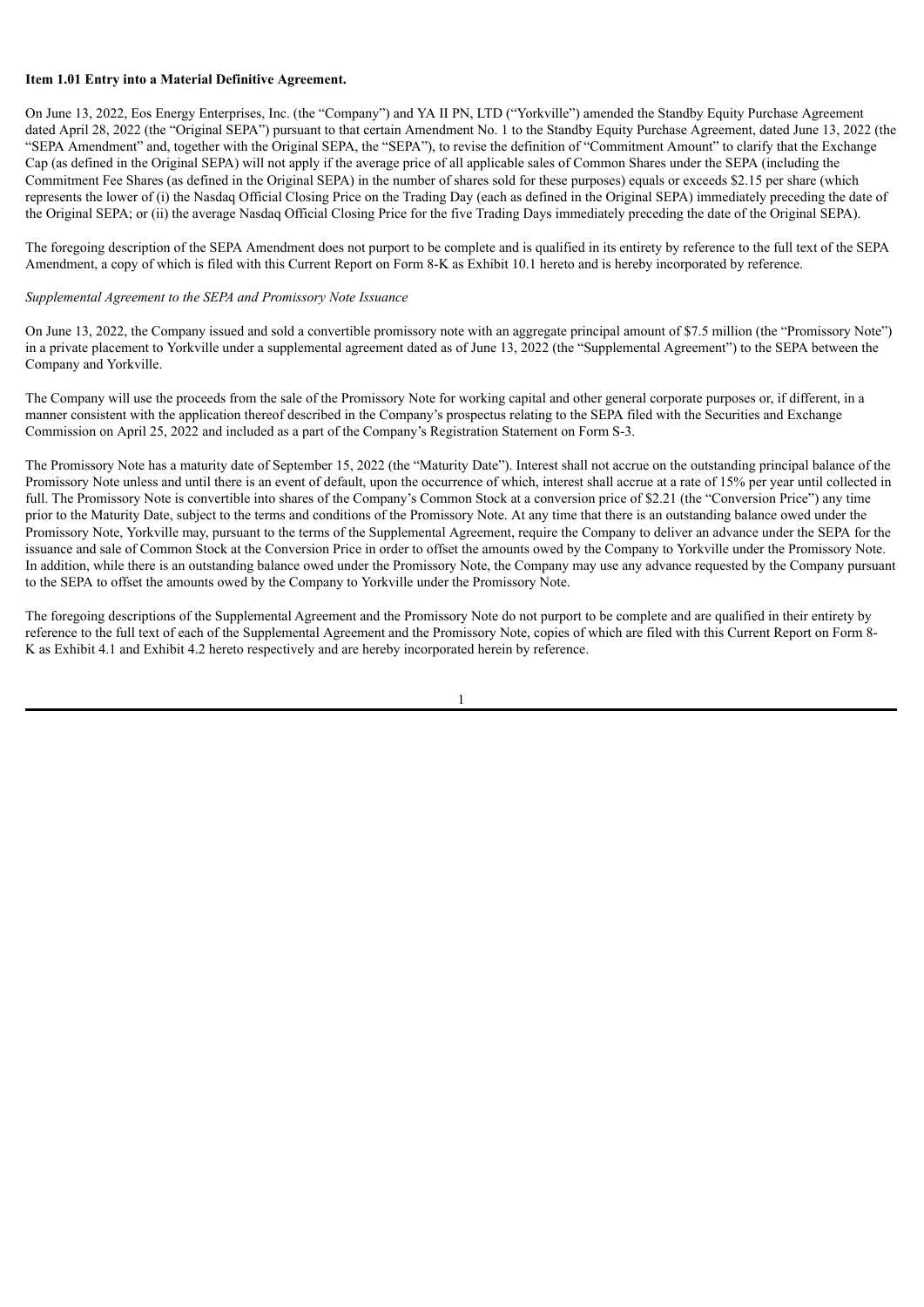### Item 2.03 Creation of a Direct Financial Obligation or an Obligation under an Off-Balance Sheet Arrangement of a Registrant.

The information set forth in Item 1.01 of this Current Report on Form 8-K under the heading "Supplemental Agreement to the SEPA and Promissory Note Issuance" is incorporated herein by reference.

### **Item 3.02 Unregistered Sales of Equity Securities.**

The information set forth under Item 1.01 of this Current Report on Form 8-K under the heading "Supplemental Agreement to the SEPA and Promissory Note Issuance" is incorporated herein by reference.

On June 13, 2022, the Company issued and sold the Promissory Note to Yorkville in a private placement pursuant to the exemption from the registration requirements of the Securities Act of 1933, as amended (the "Securities Act"). The Company offered and sold the Promissory Note to Yorkville in reliance on the exemption from registration provided by Section  $4(a)(2)$  of the Securities Act without the involvement of any underwriter. The Company relied on this exemption from registration based in part on representations made by Yorkville in the Supplemental Agreement and the SEPA.

### **Item 9.01. Exhibits.**

(d) Exhibits

| Exhibit No. | <b>Description</b>                                                                                                                 |
|-------------|------------------------------------------------------------------------------------------------------------------------------------|
| 4.1         | Convertible Promissory Note dated as of June 13, 2022 between Eos Energy Enterprises, Inc. and YA II PN, LTD.                      |
| 10.1        | Amendment No. 1 to the Standby Equity Purchase Agreement dated as of April 28, 2022 between Eos Energy Enterprises, Inc. and YA II |
|             | PN, LTD.                                                                                                                           |
| 10.2        | Supplemental Agreement dated as of June 13, 2022 to the Standby Equity Purchase Agreement dated as of April 28, 2022 between Eos   |
|             | <b>Energy Enterprises, Inc. and YA II PN, LTD.</b>                                                                                 |
| 104         | Cover Page Interactive Data File (embedded within the Inline XBRL document)                                                        |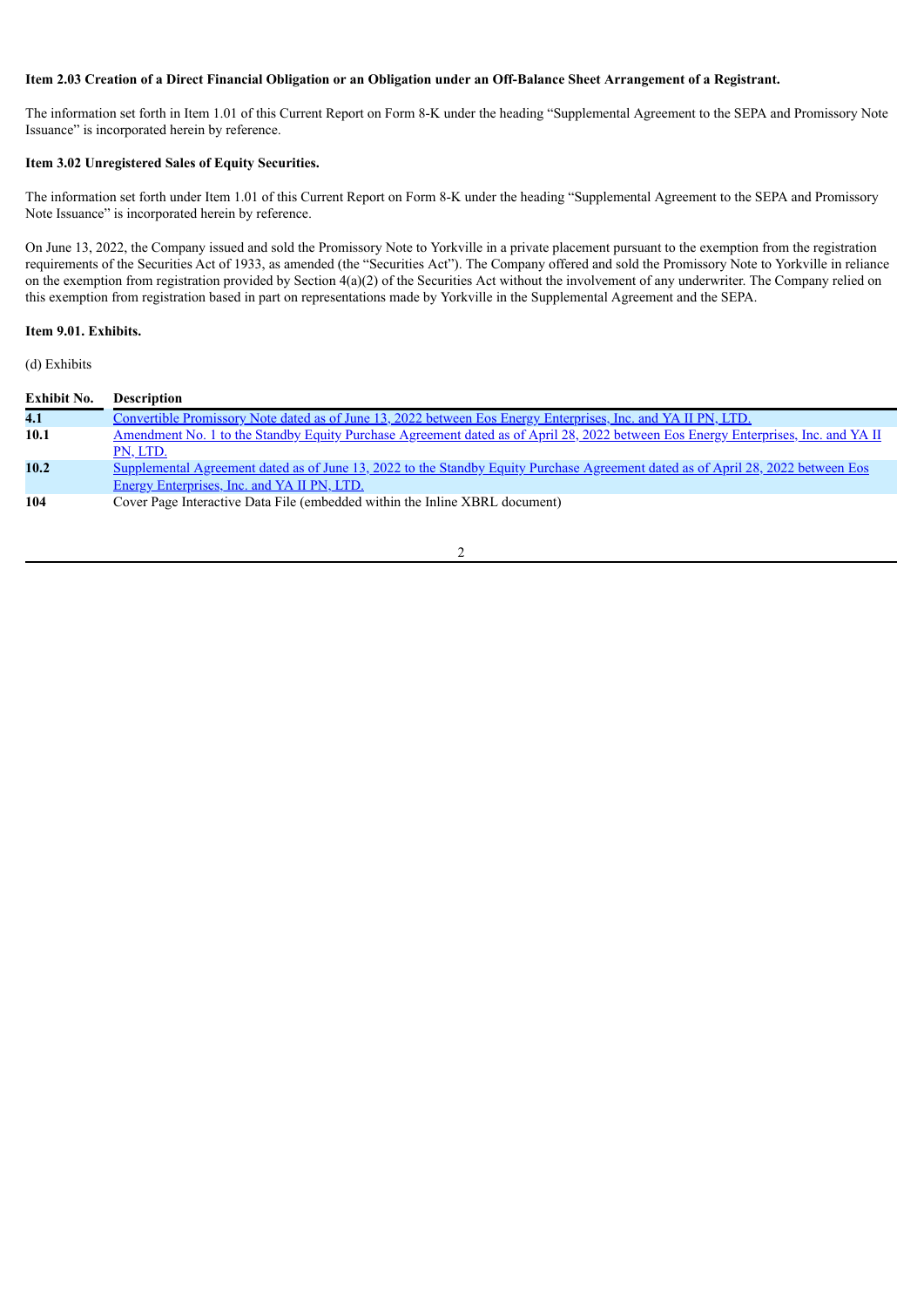### **SIGNATURE**

Pursuant to the requirements of the Securities Exchange Act of 1934, as amended, the Registrant has duly caused this report to be signed on its behalf by the undersigned hereunto duly authorized.

# Date: June 13, 2022 **EOS ENERGY ENTERPRISES, INC.**

By: /s/ Randall Gonzales Name: Randall Gonzales Title: Chief Financial Officer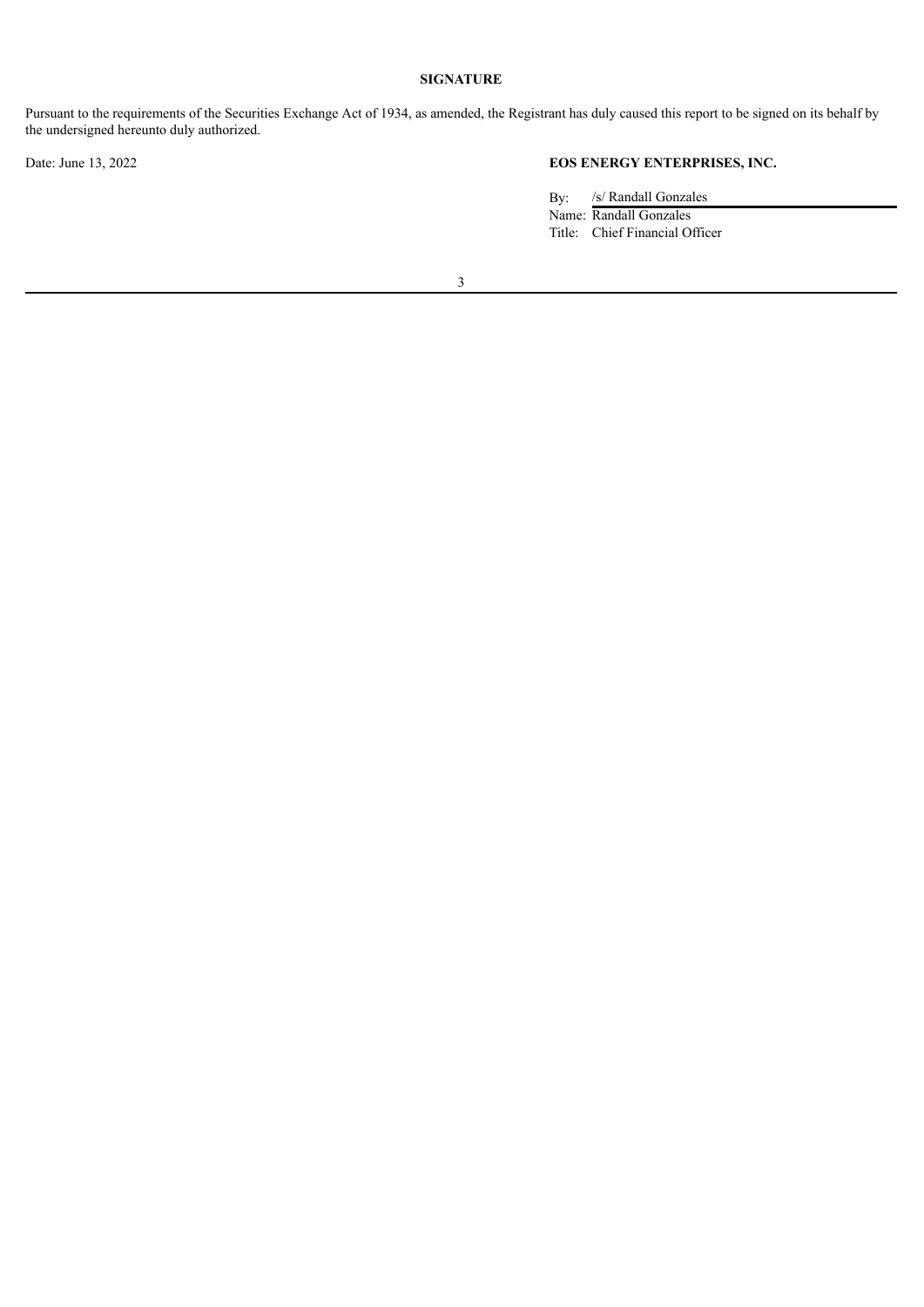<span id="page-4-0"></span>**NEITHER THIS NOTE NOR THE SECURITIES INTO WHICH THIS NOTE IS CONVERTIBLE HAVE BEEN REGISTERED WITH THE SECURITIES AND EXCHANGE COMMISSION OR THE SECURITIES COMMISSION OF ANY STATE. THESE SECURITIES HAVE BEEN SOLD IN RELIANCE UPON AN EXEMPTION FROM REGISTRATION UNDER THE SECURITIES ACT OF 1933, AS AMENDED (THE "SECURITIES ACT"), AND, ACCORDINGLY, MAY NOT BE OFFERED OR SOLD EXCEPT PURSUANT TO AN EFFECTIVE REGISTRATION STATEMENT UNDER THE SECURITIES ACT OR PURSUANT TO AN AVAILABLE EXEMPTION FROM, OR IN A TRANSACTION NOT SUBJECT TO, THE REGISTRATION REQUIREMENTS OF THE SECURITIES ACT AND IN ACCORDANCE WITH APPLICABLE STATE SECURITIES LAWS.**

**EOS Energy Enterprises, Inc.**

**Convertible Promissory Note**

Original Principal Amount**:** \$7,500,000 Issuance Date: June 13, 2022 Number: EOSE-1

**FOR VALUE RECEIVED,** EOS ENERGY ENTERPRISES, INC., a Delaware corporation (the "Company"), hereby promises to pay to the order of YA II PN, LTD., or its registered assigns (the "Holder"), the amount set out above as the Original Principal Amount (as reduced pursuant to the terms hereof pursuant to repayment, redemption, conversion or otherwise, the "Principal") and Payment Premium, in each case when due, whether upon the Maturity Date (as defined below), acceleration, redemption or otherwise (in each case in accordance with the terms hereof) and to pay interest ("Interest") on any outstanding Principal at the applicable Interest Rate (as defined below) from the date set out above as the Issuance Date (the "Issuance Date") until the same becomes due and payable, whether upon the Maturity Date or acceleration, conversion, redemption or otherwise (in each case in accordance with the terms hereof). Certain capitalized terms used herein are defined in Section 15. For the avoidance of doubt, the Issuance Date is the date of the first issuance of this Convertible Promissory Note (the "Note") regardless of the number of transfers and regardless of the number of instruments, which may be issued to evidence such Note. This Note was issued with a 2% original issue discount.

This Note is being issued pursuant to Section 2.05 of the Standby Equity Purchase Agreement dated April 28, 2022, as amended by Amendment No. 1 thereto, dated June 13, 2022, and as supplemented by the supplemental agreement date June 13, 2022 (the "SEPA") between the Company and the Holder.

### (1) GENERAL TERMS

(a) Maturity Date. On the Maturity Date, the Company shall pay to the Holder an amount in cash representing all then outstanding Principal, plus the Payment Premium, and all accrued and unpaid Interest. The "Maturity Date" shall be September 15, 2022. This Note may be redeemed in accordance with Sections 1(c) and 1(d) hereof.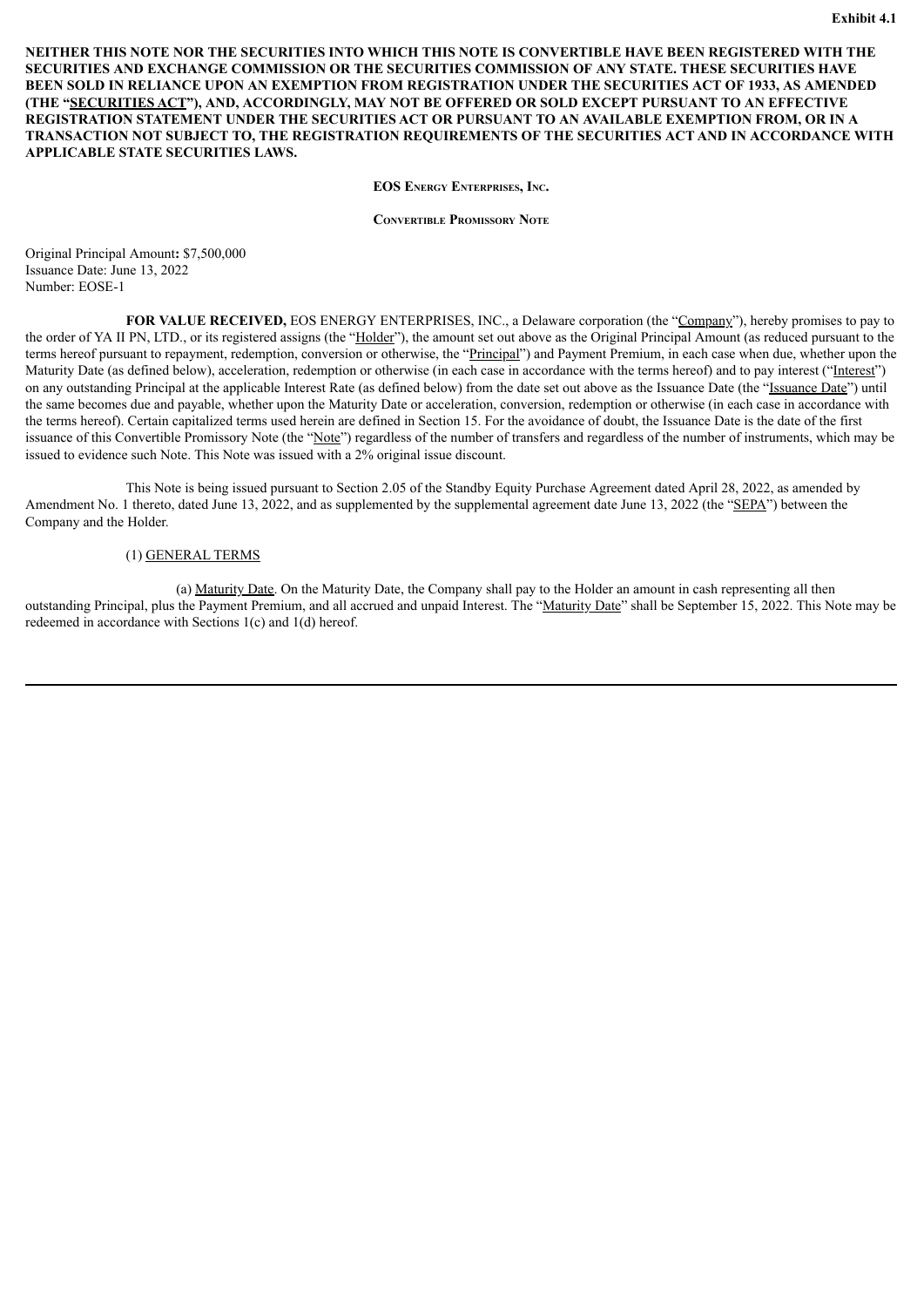(b) Interest Rate and Payment of Interest. Interest shall not accrue on the outstanding principal balance hereof unless and until there is an Event of Default. Upon the occurrence of an Event of Default, interest shall accrue at a rate of 15% per year (the "Interest Rate") until collected in full. Interest shall be calculated on the basis of a 365-day year and the actual number of days elapsed, to the extent permitted by applicable law.

(c) Mandatory Repayments. The Company shall, at its own option, either (i) repay in cash each Installment Amount set forth on the Repayment Schedule on or before each applicable Repayment Date, (ii) repay each Installment Amount by submitting an Advance Notice (an "Advance Repayment") with an Advance Date on or before each applicable Repayment Date, or (iii) repay in a combination of a cash repayment or an Advance Repayment. In respect of any Installment Amount to be repaid by the Company in cash, the Company shall pay to the Holder the Installment Amount to be paid to the Holder, plus the Payment Premium, by wire transfer of immediately available funds in cash on or before such Repayment Date. If the Company elects an Advance Repayment, then the Company shall deliver an Advance Notice to the Holder in accordance with the terms and conditions of the SEPA requesting an advance amount equal to the Installment Amount, or portion thereof, to be paid by an Advance Repayment, that will have an Advance Date on or before the applicable Installment Date, which Advance Notice shall specify the Installment Amount, or portion thereof, to be repaid pursuant to such Advance Repayment. Upon the closing of such Advance Notice in accordance with Section 2.02 of the SEPA, the Holder shall offset the amount due to be paid by the Holder to the Company under the SEPA against the portion of the Installment Amount to be paid by the Advance Repayment. If any portion of the Installment Amount remains unpaid at the applicable Repayment Date, the Borrower shall repay such outstanding Installment Amount as a cash repayment. For the avoidance of doubt, the Payment Premium shall not apply in respect of any Installment Amount directly offset by an Advance Repayment but shall apply to any cash payments.

(d) Optional Redemption. The Company at its option shall have the right, but not the obligation, to redeem ("Optional Redemption") early a portion or all amounts outstanding under this Note as described in this Section; *provided* that (i) the Company provides the Holder with at least five Trading Days' prior written notice (each, a "Redemption Notice") of its desire to exercise an Optional Redemption, and (ii) the VWAP of the Company's Common Stock on each of the ten Trading Days immediately prior to the Redemption Notice is less than the Conversion Price, Each Redemption Notice shall be irrevocable and shall specify the outstanding balance of the Note to be redeemed. The "Redemption Amount" shall be equal to the outstanding Principal balance being redeemed by the Company, plus the Payment Premium, plus all accrued and unpaid interest. After receipt of the Redemption Notice, the Holder shall have five Trading Days to elect to convert all or any portion of this Note. On the sixth Trading Day after the Redemption Notice, the Company shall deliver to the Holder the Redemption Amount with respect to the Principal amount redeemed after giving effect to conversions effected during the five Trading Day period. The Holder may convert all or any part of this Note after receiving a Redemption Notice, in which case the Redemption Amount shall be reduced by the amount so converted.

 $\overline{2}$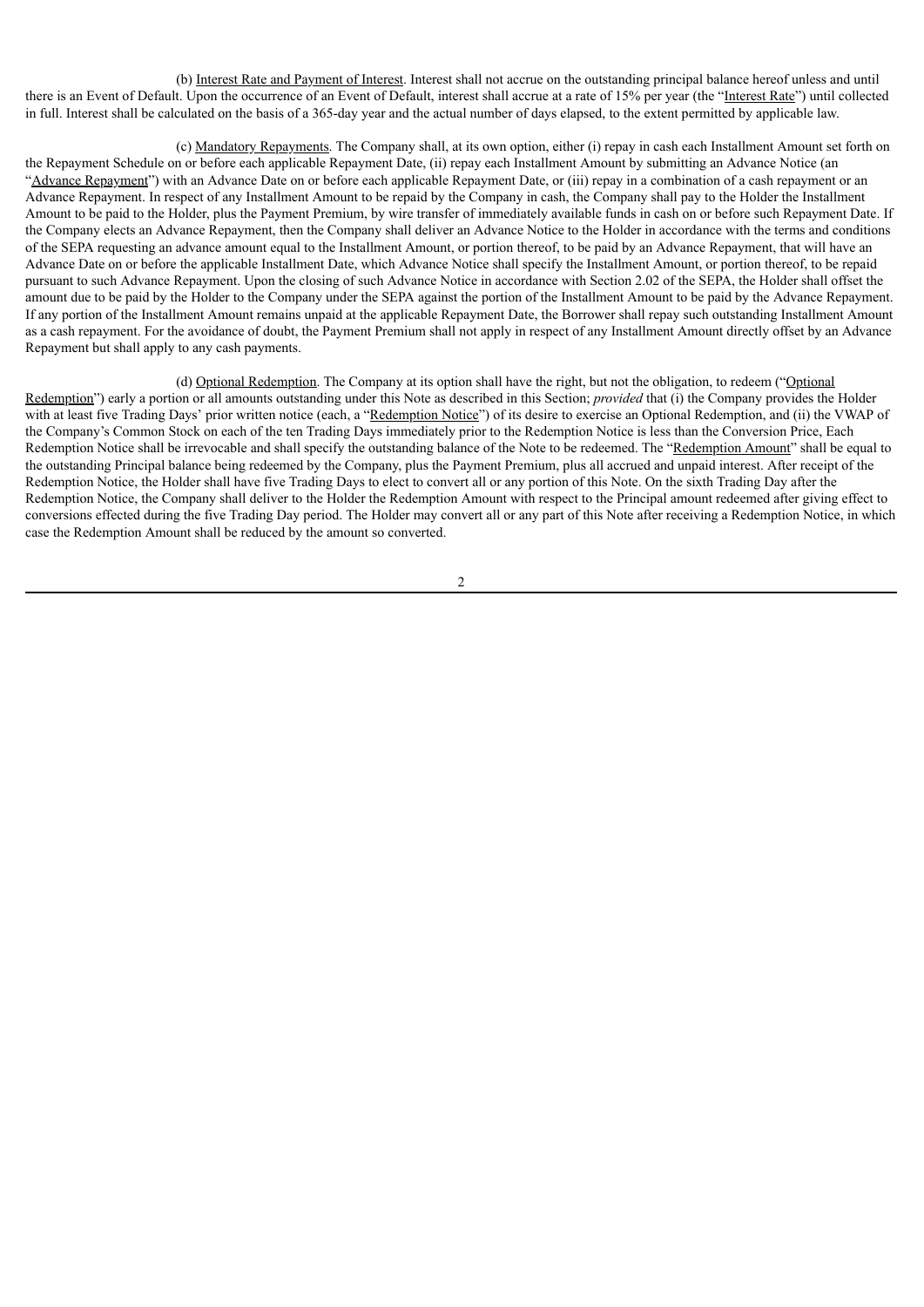#### (2) EVENTS OF DEFAULT.

(a) An "Event of Default", wherever used herein, means any one of the following events (whatever the reason and whether it shall be voluntary or involuntary or effected by operation of law or pursuant to any judgment, decree or order of any court, or any order, rule or regulation of any administrative or governmental body):

(i) the Company's failure to pay to the Holder any amount of Principal, Payment Premium, Interest, or other amounts when and as due under this Note or any other Transaction Document after such payment is due;

(ii) The Company or any subsidiary of the Company shall commence, or there shall be commenced against the Company or any subsidiary of the Company under any applicable bankruptcy or insolvency laws as now or hereafter in effect or any successor thereto, or the Company or any subsidiary of the Company commences any other proceeding under any reorganization, arrangement, adjustment of debt, relief of debtors, dissolution, insolvency or liquidation or similar law of any jurisdiction whether now or hereafter in effect relating to the Company or any subsidiary of the Company or there is commenced against the Company or any subsidiary of the Company any such bankruptcy, insolvency or other proceeding which remains undismissed for a period of 61 days; or the Company or any subsidiary of the Company is adjudicated insolvent or bankrupt; or any order of relief or other order approving any such case or proceeding is entered; or the Company or any subsidiary of the Company suffers any appointment of any custodian, private or court appointed receiver or the like for it or any substantial part of its property which continues undischarged or unstayed for a period of sixty one (61) days; or the Company or any subsidiary of the Company makes a general assignment for the benefit of creditors; or the Company or any subsidiary of the Company shall fail to pay, or shall state that it is unable to pay, or shall be unable to pay, its debts generally as they become due; or the Company or any subsidiary of the Company shall call a meeting of its creditors with a view to arranging a composition, adjustment or restructuring of its debts; or the Company or any subsidiary of the Company shall by any act or failure to act expressly indicate its consent to, approval of or acquiescence in any of the foregoing; or any corporate or other action is taken by the Company or any subsidiary of the Company for the purpose of effecting any of the foregoing;

(iii) The Company or any subsidiary of the Company shall default beyond applicable grace and cured periods in any of its obligations under any other debenture or any mortgage, credit agreement or other facility, indenture agreement, factoring agreement or other instrument under which there may be issued, or by which there may be secured or evidenced any indebtedness for borrowed money or money due under any long term leasing or factoring arrangement of the Company or any subsidiary of the Company in an amount exceeding \$1,000,000, whether such indebtedness now exists or shall hereafter be created and such default shall result in such indebtedness becoming or being declared due and payable;

(iv) The Common Stock shall cease to be quoted or listed for trading, fail to have a bid price or VWAP, or fail to maintain a trading market on any Primary Market, for a period of 10 consecutive Trading Days;

(v) The Company or any subsidiary of the Company shall be a party to any Change of Control Transaction (as defined in Section 15) unless in connection with such Change of Control Transaction this Note is retired;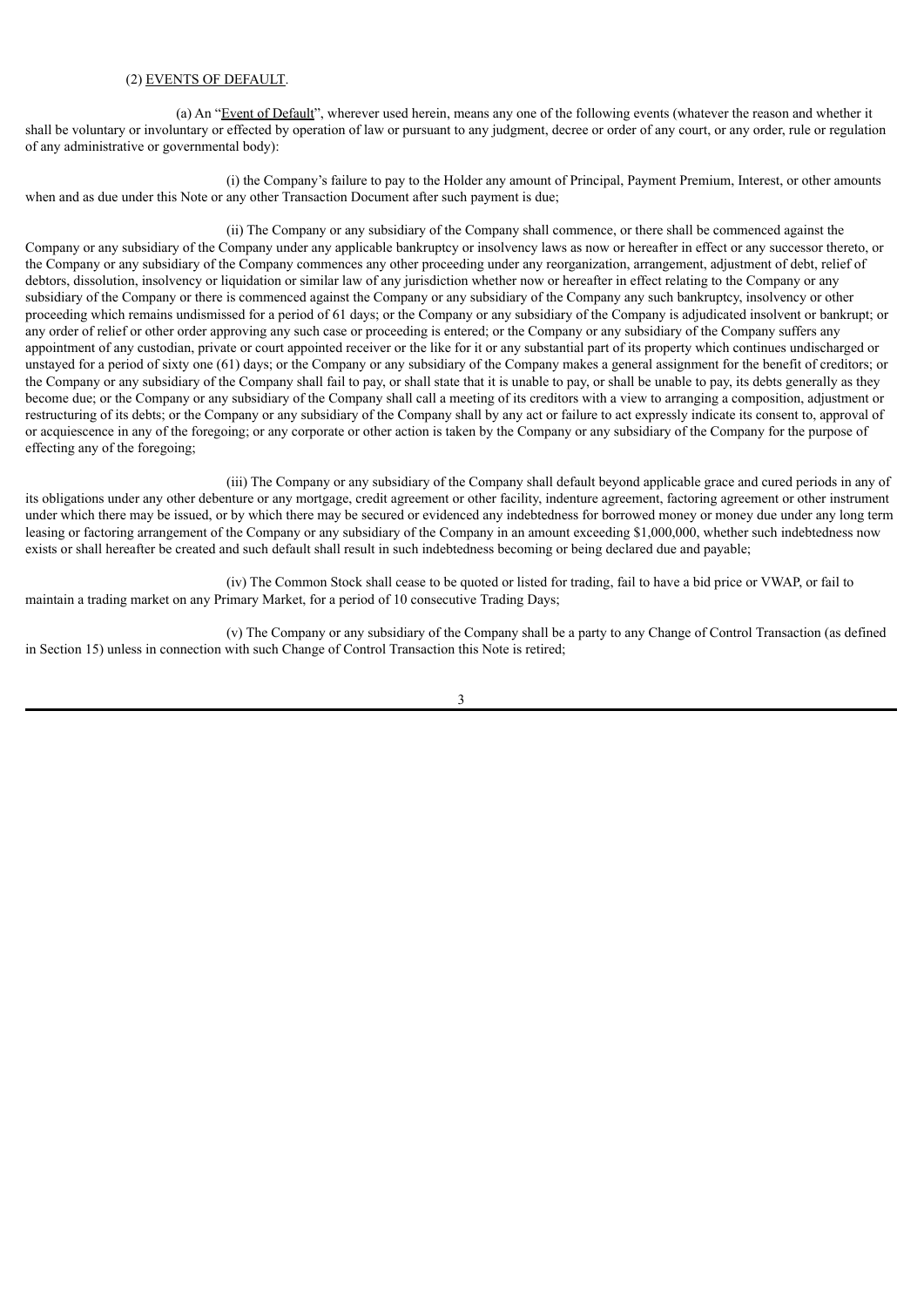(vi) the Company's (A) failure to deliver the required number of shares of Common Stock to the Holder within 2 Trading Days after the applicable Delivery Date or (B) notice, written or oral, to the Holder of the Note, including by way of public announcement, at any time, of its intention not to comply with a request for conversion of this Note into shares of Common Stock that is tendered in accordance with the provisions of the Debentures;

(vii) the Company shall fail for any reason to deliver the payment in cash pursuant to a Buy-In (as defined herein) within five (5) Business Days after such payment is due;

(viii) The Company shall fail to observe or perform any other material covenant, agreement or warranty contained in, or otherwise commit any material breach or default of any provision of this Note (except as may be covered by Section  $2(a)(i)$  through  $2(a)(ii)$  hereof) or any Transaction Document (as defined in Section 15) which is not cured within any cure period prescribed therein.

(b) During the time that any portion of this Note is outstanding, if any Event of Default has occurred and is continuing, the full unpaid Principal amount of this Note and the Payment Premium, together with interest and other amounts owing in respect thereof, to the date of acceleration shall become at the Holder's election, immediately due and payable in cash. Furthermore, in addition to any other remedies, the Holder shall have the right (but not the obligation) to convert this Note (subject to the limitations set out in Section 3(c) at any time after (x) an Event of Default or (y) the Maturity Date at the Conversion Price. The Holder need not provide and the Company hereby waives any presentment, demand, protest or other notice of any kind, (other than required notice of conversion) and the Holder may immediately enforce any and all of its rights and remedies hereunder and all other remedies available to it under applicable law. Such declaration may be rescinded and annulled by Holder at any time prior to payment hereunder. No such rescission or annulment shall affect any subsequent Event of Default or impair any right consequent thereon.

(3) CONVERSION OF NOTE. This Note shall be convertible into shares of the Company's Common Stock, on the terms and conditions set forth in this Section 3.

(a) Conversion Right. Subject to the provisions of this Section 3, at any time or times on or after the Issuance Date, the Holder shall be entitled to convert any portion of the outstanding and unpaid Conversion Amount (as defined below) into fully paid and nonassessable shares of Common Stock, at the Conversion Price. The number of shares of Common Stock issuable upon conversion of any Conversion Amount pursuant to this Section 3(a) shall be determined by dividing  $(x)$  such Conversion Amount by  $(y)$  the Conversion Price (the "Conversion Rate"). The Company shall not issue any fraction of a share of Common Stock upon any conversion. If the issuance would result in the issuance of a fraction of a share of Common Stock, the Company shall round such fraction of a share of Common Stock up or down to the nearest whole share. The Company shall pay any and all transfer, stamp and similar taxes that may be payable with respect to the issuance and delivery of Common Stock upon conversion of any Conversion Amount.

(i) "Conversion Amount" means the portion of the Principal to be converted, redeemed or otherwise with respect to which this determination is being made.

(ii) "Conversion Price" means \$2.21.

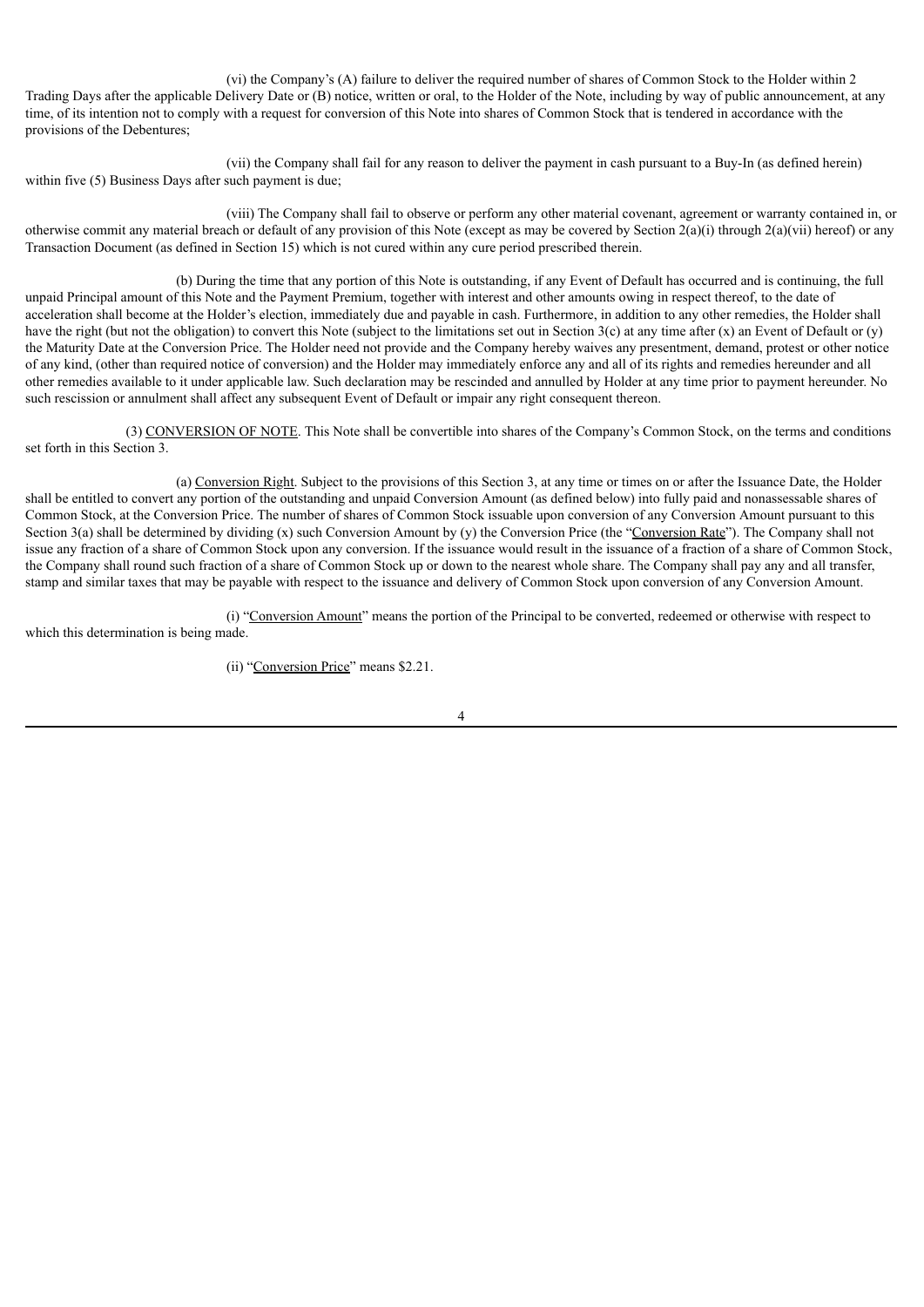### (b) Mechanics of Conversion.

(i) Optional Conversion. To convert any Conversion Amount into shares of Common Stock on any date (a "Conversion Date"), the Holder shall (A) transmit by email with confirmation of delivery (or otherwise deliver by method set forth in Section 5), for receipt on or prior to 11:59 p.m., New York Time, on such date, a copy of an executed notice of conversion in the form attached hereto as Exhibit I (the "Conversion Notice") to the Company and (B) if required by Section  $3(c)$ (ii), surrender this Note to a nationally recognized overnight delivery service for delivery to the Company (or an indemnification undertaking reasonably satisfactory to the Company with respect to this Note in the case of its loss, theft or destruction). On or before the third (3<sup>rd</sup>) Business Day following the date of receipt of a Conversion Notice (the "Share Delivery Date"), the Company shall issue and deliver to the address as specified in the Conversion Notice, a certificate, registered in the name of the Holder or its designee, for the number of shares of Common Stock to which the Holder shall be entitled which certificates shall not bear any restrictive legends unless required pursuant to rules and regulations of the Commission. Any shares of Common Stock issued upon conversion shall bear customary restrictive legends regarding restrictions on transfers under the applicable securities laws. If this Note is physically surrendered for conversion and the outstanding balance of this Note is greater than the portion of the Conversion Amount being converted, then the Company shall as soon as practicable and in no event later than three (3) Business Days after receipt of this Note and at its own expense, issue and deliver to the holder a new Note representing the outstanding balance not converted. The Person or Persons entitled to receive the shares of Common Stock issuable upon a conversion of this Note shall be treated for all purposes as the record holder or holders of such shares of Common Stock upon the receipt of a Conversion Notice.

## (ii) Company's Failure to Timely Convert. If within three (3) from the Share Delivery Date the Company shall fail to

issue and deliver a certificate to the Holder or credit the Holder's balance account with DTC for the number of shares of Common Stock to which the Holder is entitled upon such holder's conversion of any Conversion Amount (a "Conversion Failure"), and if on or after such Trading Day the Holder purchases (in an open market transaction or otherwise) Common Stock to deliver in satisfaction of a sale by the Holder of Common Stock issuable upon such conversion that the Holder anticipated receiving from the Company (a "Buy-In"), then the Company shall, within three (3) Business Days after the Holder's request and in the Holder's discretion, either (i) pay cash to the Holder in an amount equal to the Holder's total purchase price (including brokerage commissions and other out of pocket expenses, if any) for the shares of Common Stock so purchased (the "Buy-In Price"), at which point the Company's obligation to deliver such certificate (and to issue such Common Stock) shall terminate, or (ii) promptly honor its obligation to deliver to the Holder a certificate or certificates representing such Common Stock and pay cash to the Holder in an amount equal to the excess (if any) of the Buy-In Price over the product of (A) such number of shares of Common Stock, times (B) the Closing Bid Price on the Conversion Date.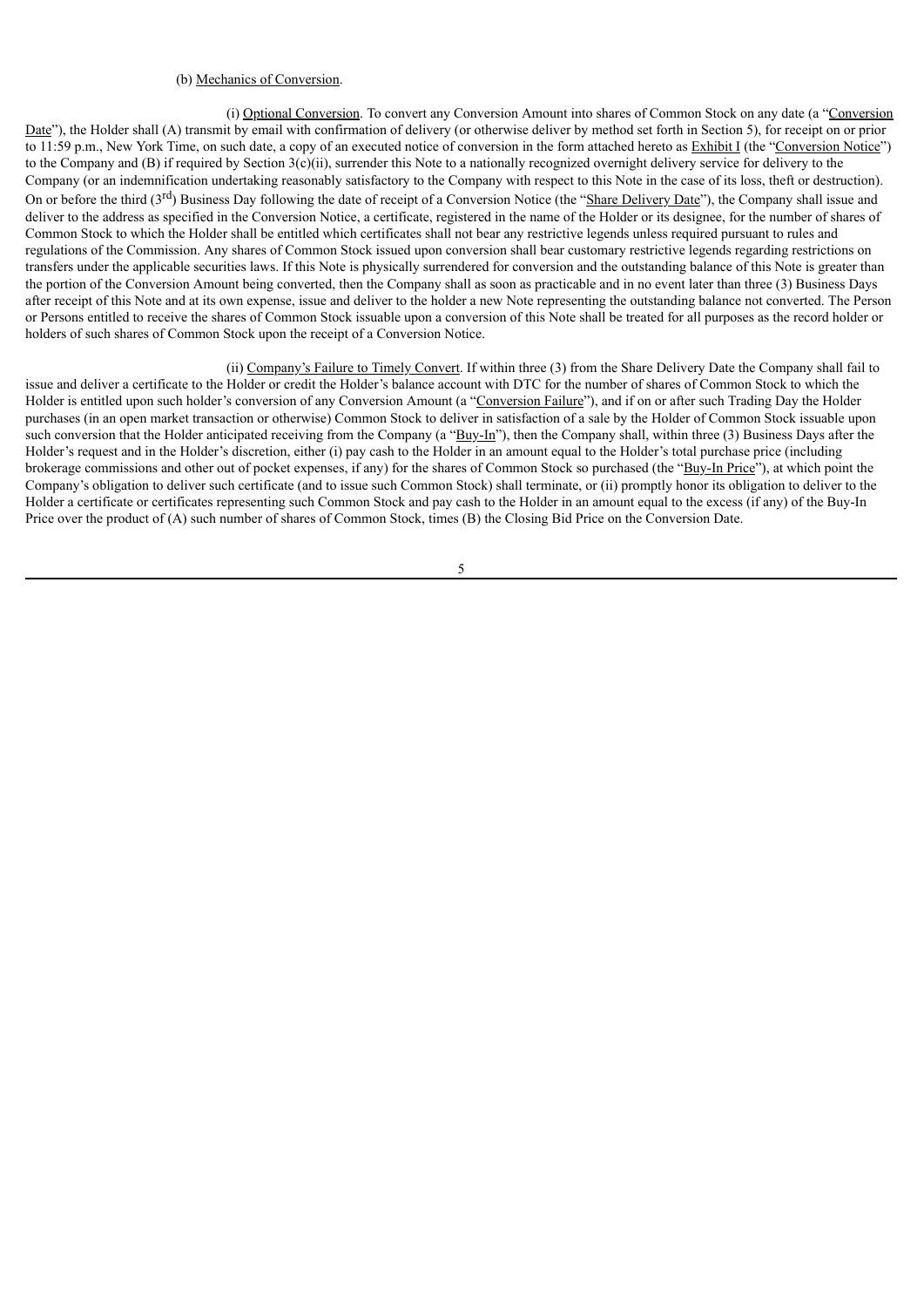(iii) Book-Entry. Notwithstanding anything to the contrary set forth herein, upon conversion of any portion of this Note in accordance with the terms hereof, the Holder shall not be required to physically surrender this Note to the Company unless (A) the full Conversion Amount represented by this Note is being converted or (B) the Holder has provided the Company with prior written notice (which notice may be included in a Conversion Notice) requesting reissuance of this Note upon physical surrender of this Note. The Holder and the Company shall maintain records showing the Principal converted and the dates of such conversions or shall use such other method, reasonably satisfactory to the Holder and the Company, so as not to require physical surrender of this Note upon conversion.

#### (c) Limitations on Conversions.

(i) Beneficial Ownership. The Holder shall not have the right to convert any portion of this Note to the extent that after giving effect to such conversion, the Holder, together with any affiliate thereof, would beneficially own (as determined in accordance with Section 13(d) of the Exchange Act and the rules promulgated thereunder) in excess of 9.99% of the number of shares of Common Stock outstanding immediately after giving effect to such conversion. Since the Holder will not be obligated to report to the Company the number of shares of Common Stock it may hold at the time of a conversion hereunder, unless the conversion at issue would result in the issuance of shares of Common Stock in excess of 9.99% of the then outstanding shares of Common Stock without regard to any other shares which may be beneficially owned by the Holder or an affiliate thereof, the Holder shall have the authority, responsibility and obligation to determine whether the restriction contained in this Section will limit any particular conversion hereunder and to the extent that the Holder determines that the limitation contained in this Section applies, the determination of which portion of the Principal amount of this Note is convertible shall be the responsibility and obligation of the Holder. The provisions of this Section may be waived by a Holder (but only as to itself and not to any other Holder) upon not less than 65 days prior notice to the Company. Other Holders shall be unaffected by any such waiver.

(ii) Principal Market Limitations. Notwithstanding anything in this Note to the contrary, the Company shall not issue any shares of Common Stock upon conversion of this Note, or otherwise, if the issuance of such Common Stock, together with any Common Stock issued in connection the SEPA and with any other related transactions that may be considered part of the same series of transactions, would exceed the aggregate number of shares of Common Stock that the Company may issue in a transaction in compliance with the Company's obligations under the rules or regulations of Nasdaq Stock Market LLC (the "Nasdaq") and shall be referred to as the "Exchange Cap," except that such limitation shall not apply if the Company's stockholders have approved issuances in excess of the Exchange Cap in accordance with the rules of the Nasdaq.

#### (d) Other Provisions.

(i) The Company shall at all times reserve and keep available out of its authorized Common Stock the full number of shares of Common Stock issuable upon conversion of all outstanding amounts under this Note, and within three (3) Business Days following the receipt by the Company of a Holder's notice that such minimum number of Underlying Shares is not so reserved, the Company shall promptly reserve a sufficient number of shares of Common Stock to comply with such requirement.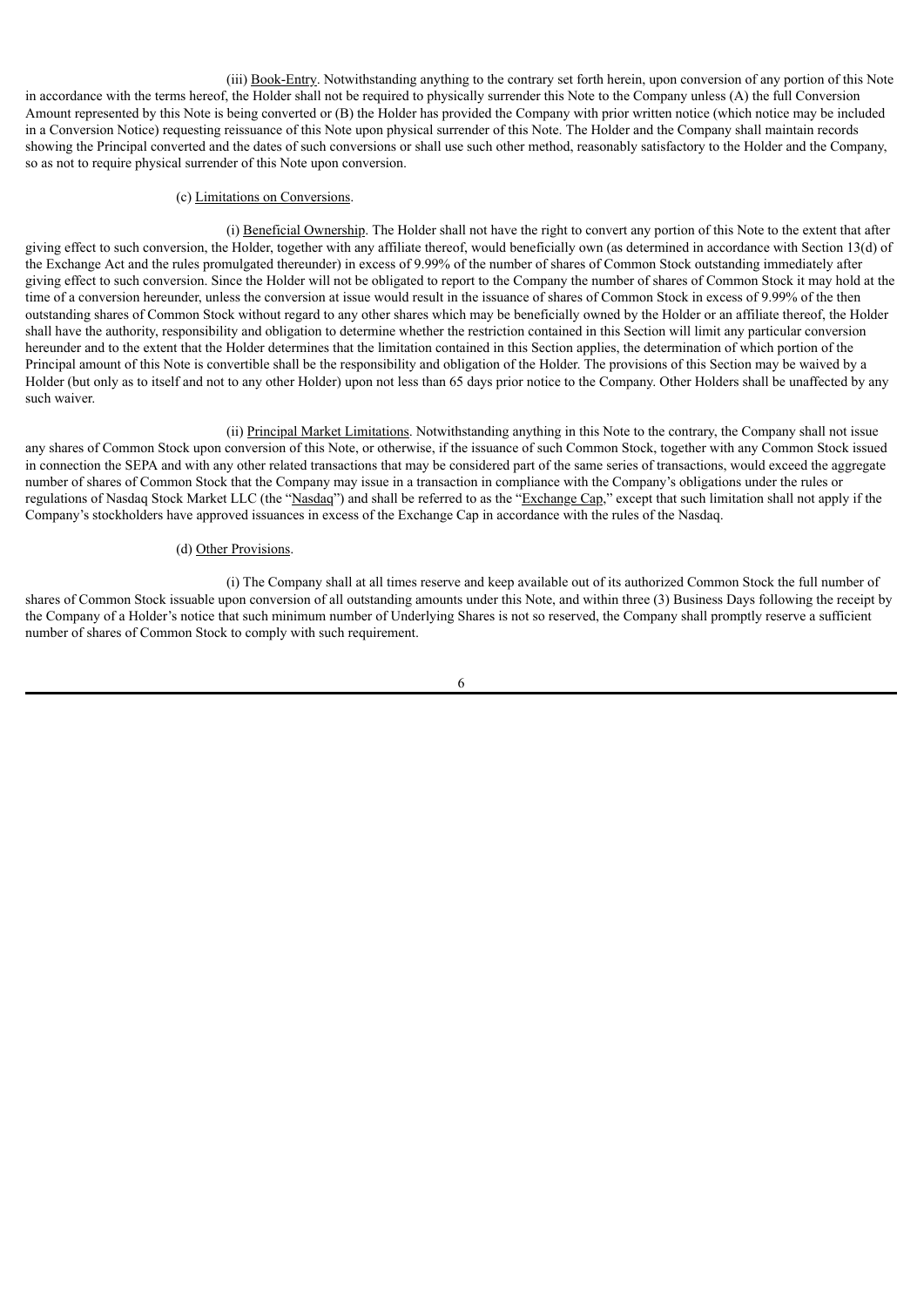(ii) All calculations under this Section 3 shall be rounded to the nearest \$0.0001 or whole share.

(iii) Nothing herein shall limit a Holder's right to pursue actual damages or declare an Event of Default pursuant to Section 2 herein for the Company's failure to deliver certificates representing shares of Common Stock upon conversion within the period specified herein and such Holder shall have the right to pursue all remedies available to it at law or in equity including, without limitation, a decree of specific performance and/or injunctive relief, in each case without the need to post a bond or provide other security. The exercise of any such rights shall not prohibit the Holder from seeking to enforce damages pursuant to any other Section hereof or under applicable law.

(iv) Conversion Costs. The Company agrees to reimburse the Holder for all reasonable costs incurred by the Holder in connection with any legal opinions paid for by the Holder in connection with sale of Underlying Shares (provided that the Company has first had the opportunity to obtain such a legal opinion on behalf of the Holder). The Holder shall notify the Company of any such costs and expenses it incurs that are referred to in this section from time to time and all amounts owed hereunder shall be paid by the Company with reasonable promptness.

(e) Adjustments to Conversion Price upon Subdivision or Combination of Common Stock. If the Company, at any time while this Note is outstanding, shall (a) pay a stock dividend or otherwise make a distribution or distributions on its Common Stock or any other equity or equity equivalent securities payable in shares which results in an increase in the number of outstanding Common Stock, (b) subdivide its outstanding Common Stock into a larger number, or (c) combine (including by way of reverse share split) outstanding Common Stock into a smaller number, then the Conversion Price shall be multiplied by a fraction of which the numerator shall be the number of shares of Common Stock (excluding treasury shares, if any) outstanding before such event and of which the denominator shall be the number of shares of Common Stock outstanding after such event. Any adjustment made pursuant to this Section shall become effective immediately after the record date for the determination of stockholders entitled to receive such dividend or distribution and shall become effective immediately after the effective date in the case of a subdivision or combination.

(f) Whenever the Conversion Price is adjusted pursuant to Section 3 hereof, the Company shall promptly mail to the Holder a notice setting forth the Conversion Price after such adjustment and setting forth a brief statement of the facts requiring such adjustment.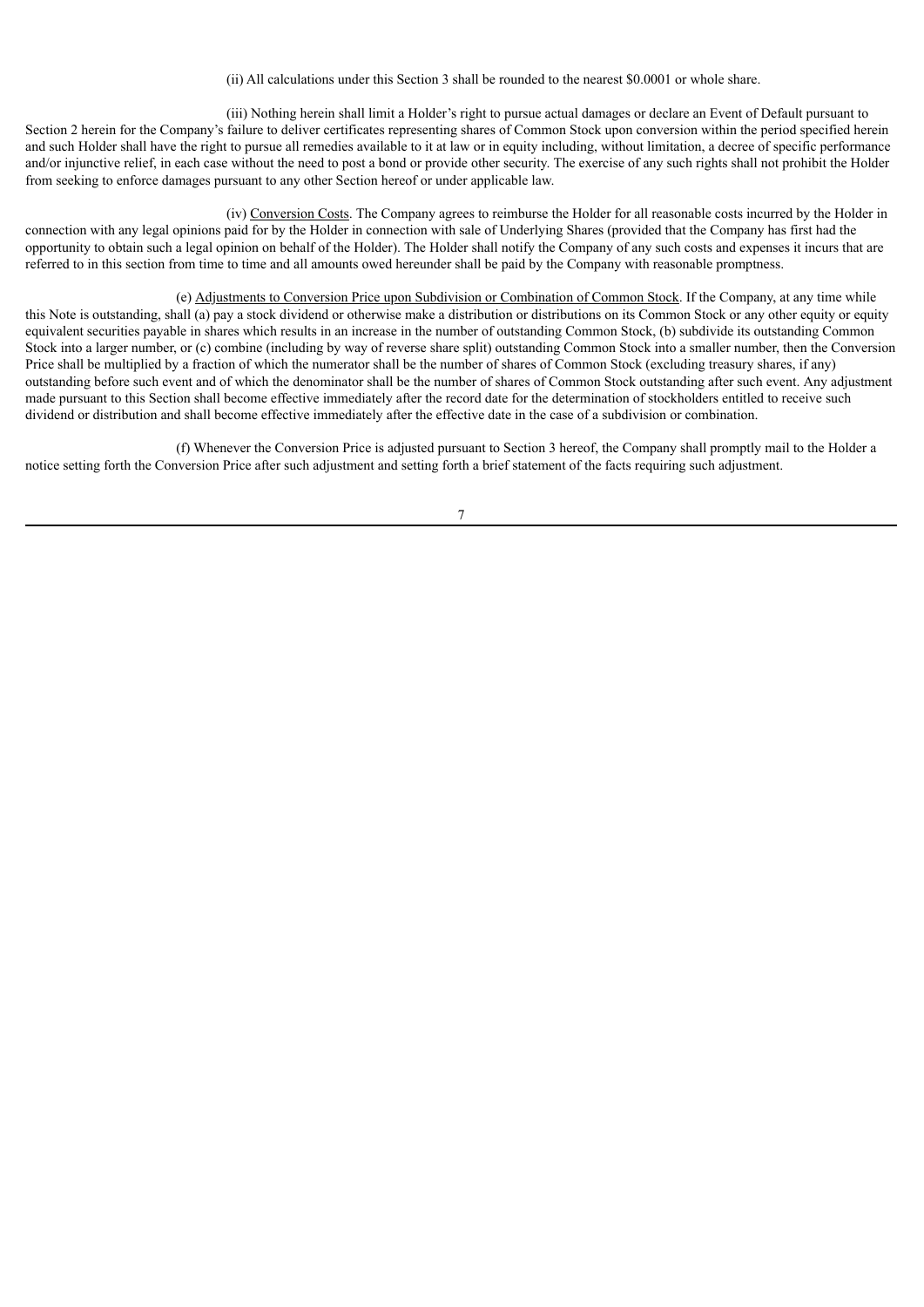(g) In case of any (1) merger or consolidation of the Company or any subsidiary of the Company controlling more than one-half of the assets of the Company with or into another Person not affiliated with the Company, or (2) sale by the Company or any subsidiary of the Company of more than one-half of the assets of the Company in one or a series of related transactions, the Holder shall have the right to (A) exercise any rights under Section (3), (B) convert the aggregate amount of this Note then outstanding into the shares of stock and other securities, cash and property receivable upon or deemed to be held by holders shares of Common Stock following such merger, consolidation or sale, and such Holder shall be entitled upon such event or series of related events to receive such amount of securities, cash and property as the shares of Common Stock into which such aggregate Principal amount of this Note could have been converted immediately prior to such merger, consolidation or sales would have been entitled, or (C) in the case of a merger or consolidation, require the surviving entity to issue to the Holder a Convertible Note with a Principal amount equal to the aggregate Principal amount of this Note then held by such Holder, plus all accrued and unpaid interest and other amounts owing thereon, which such newly issued Convertible Note shall have terms identical (including with respect to conversion) to the terms of this Note, and shall be entitled to all of the rights and privileges of the Holder of this Note set forth herein and the agreements pursuant to which this Notes were issued. In the case of clause (C), the conversion price applicable for the newly issued Convertible Notes shall be based upon the amount of securities, cash and property that each share of Common stock would receive in such transaction and the Conversion Price in effect immediately prior to the effectiveness or closing date for such transaction. The terms of any such merger, sale or consolidation shall include such terms so as to continue to give the Holder the right to receive the securities, cash and property set forth in this Section upon any conversion or redemption following such event. This provision shall similarly apply to successive such events.

#### (4) REISSUANCE OF THIS NOTE.

(a) Transfer. If this Note is to be transferred, the Holder shall surrender this Note to the Company, whereupon the Company will forthwith issue and deliver upon the order of the Holder a new Note (in accordance with Section 4(d)), registered in the name of the registered transferee or assignee, representing the outstanding Principal being transferred by the Holder (along with any accrued and unpaid interest thereof) and, if less then the entire outstanding Principal is being transferred, a new Note (in accordance with Section 4(d)) to the Holder representing the outstanding Principal not being transferred. The Holder and any assignee, by acceptance of this Note benture, acknowledge and agree that, by reason of the provisions of Section 3(c) (ii) following conversion, repayment, or redemption of any portion of this Note, the outstanding Principal represented by this Note may be less than the Principal stated on the face of this Note.

(b) Lost, Stolen or Mutilated Note. Upon receipt by the Company of evidence reasonably satisfactory to the Company of the loss, theft, destruction or mutilation of this Note, and, in the case of loss, theft or destruction, of any indemnification undertaking by the Holder to the Company in customary form and, in the case of mutilation, upon surrender and cancellation of this Note, the Company shall execute and deliver to the Holder a new Note (in accordance with Section 4(d)) representing the outstanding Principal.

(c) Note Exchangeable for Different Denominations. This Note is exchangeable, upon the surrender hereof by the Holder at the principal office of the Company, for a new Note or Notes (in accordance with Section 4(d)) representing in the aggregate the outstanding Principal of this Note, and each such new Note will represent such portion of such outstanding Principal as is designated by the Holder at the time of such surrender.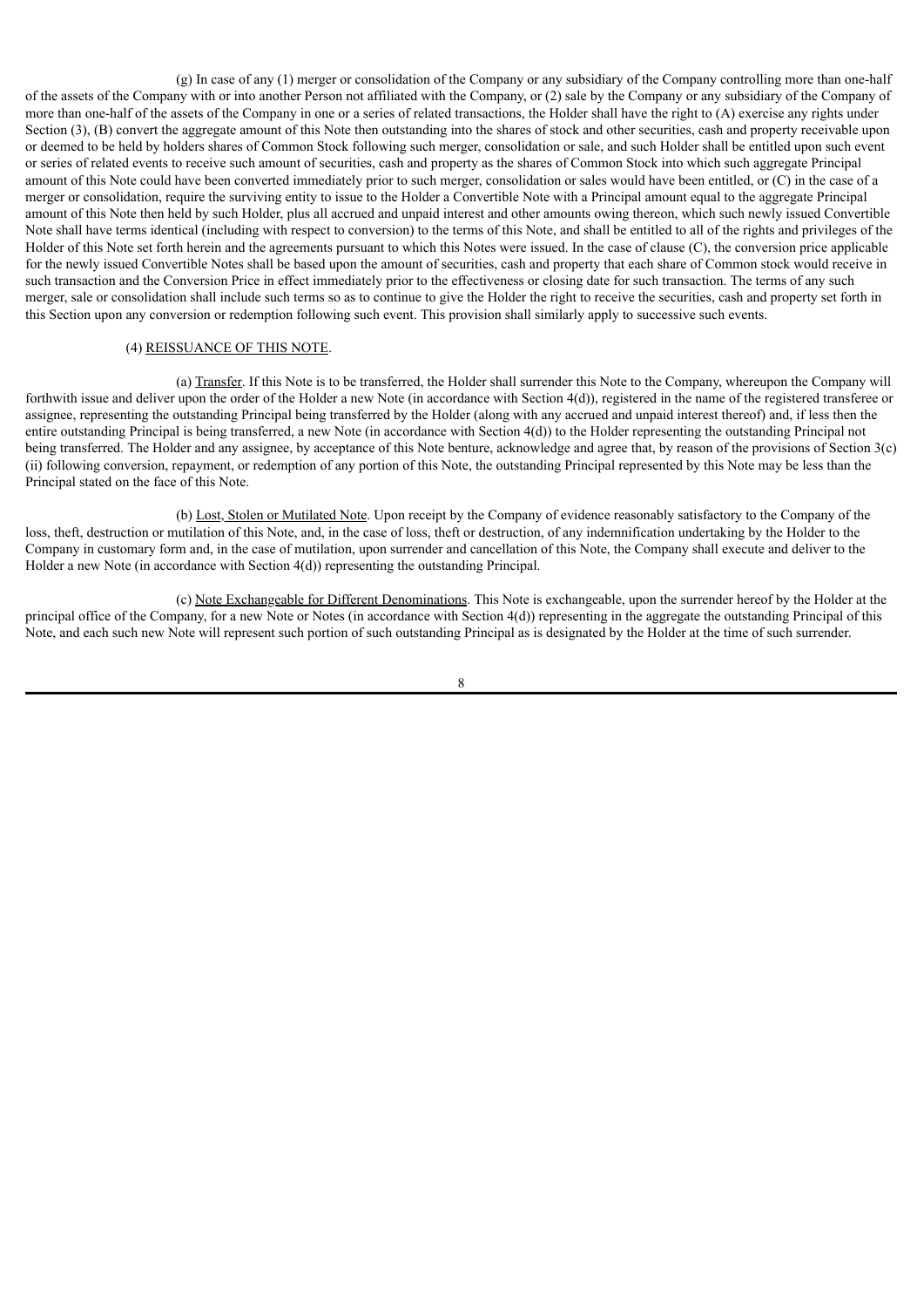(d) Issuance of New Notes. Whenever the Company is required to issue a new Note pursuant to the terms of this Note, such new Note (i) shall be of like tenor with this Note, (ii) shall represent, as indicated on the face of such new Note, the Principal remaining outstanding (or in the case of a new Note being issued pursuant to Section 4(a) or Section 4(c), the Principal designated by the Holder which, when added to the principal represented by the other new Notes issued in connection with such issuance, does not exceed the Principal remaining outstanding under this Note immediately prior to such issuance of new Noted), (iii) shall have an issuance date, as indicated on the face of such new Note, which is the same as the Issuance Date of this Note, (iv) shall have the same rights and conditions as this Note, and (v) shall represent accrued and unpaid Interest from the Issuance Date.

(5) NOTICES. Any notices, consents, waivers or other communications required or permitted to be given under the terms hereof must be in writing and will be deemed to have been delivered: upon the later of  $(A)$  either (i) receipt, when delivered personally or (ii) one (1) Business Day after deposit with an overnight courier service with next day delivery specified, in each case, properly addressed to the party to receive the same and (B) receipt, when sent by e-mail. The addresses and e-mail addresses for such communications shall be:

If to the Company, to: Eos Energy Enterprises, Inc. 3920 Park Avenue Edison, New Jersey 08820 Attention: Melissa Berube Telephone: (732) 983-1753 E-Mail: mberube@eose.com and legal@eose.com

> With a copy to: Davis Polk & Wardwell LLP 450 Lexington Avenue New York, New York 10017 Attention: Roshni Banker Cariello Telephone: (212) 450-4733 Email: roshni.cariello@davispolk.com

If to the Holder: YA II PN, Ltd

c/o Yorkville Advisors Global, LLC 1012 Springfield Avenue Mountainside, NJ 07092 Attention: Mark Angelo Telephone: 201-985-8300 Email: Legal@yorkvilleadvisors.com

or at such other address and/or e-mail address and/or to the attention of such other person as the recipient party has specified by written notice given to each other party three (3) Business Days prior to the effectiveness of such change. Written confirmation of receipt (i) given by the recipient of such notice, consent, waiver or other communication, (ii) electronically generated upon sending the e-mail or (iii) provided by a nationally recognized overnight delivery service, shall be rebuttable evidence of personal service, receipt by e-mail or receipt from a nationally recognized overnight delivery service in accordance with clause (i), (ii) or (iii) above, respectively.

 $\mathbf Q$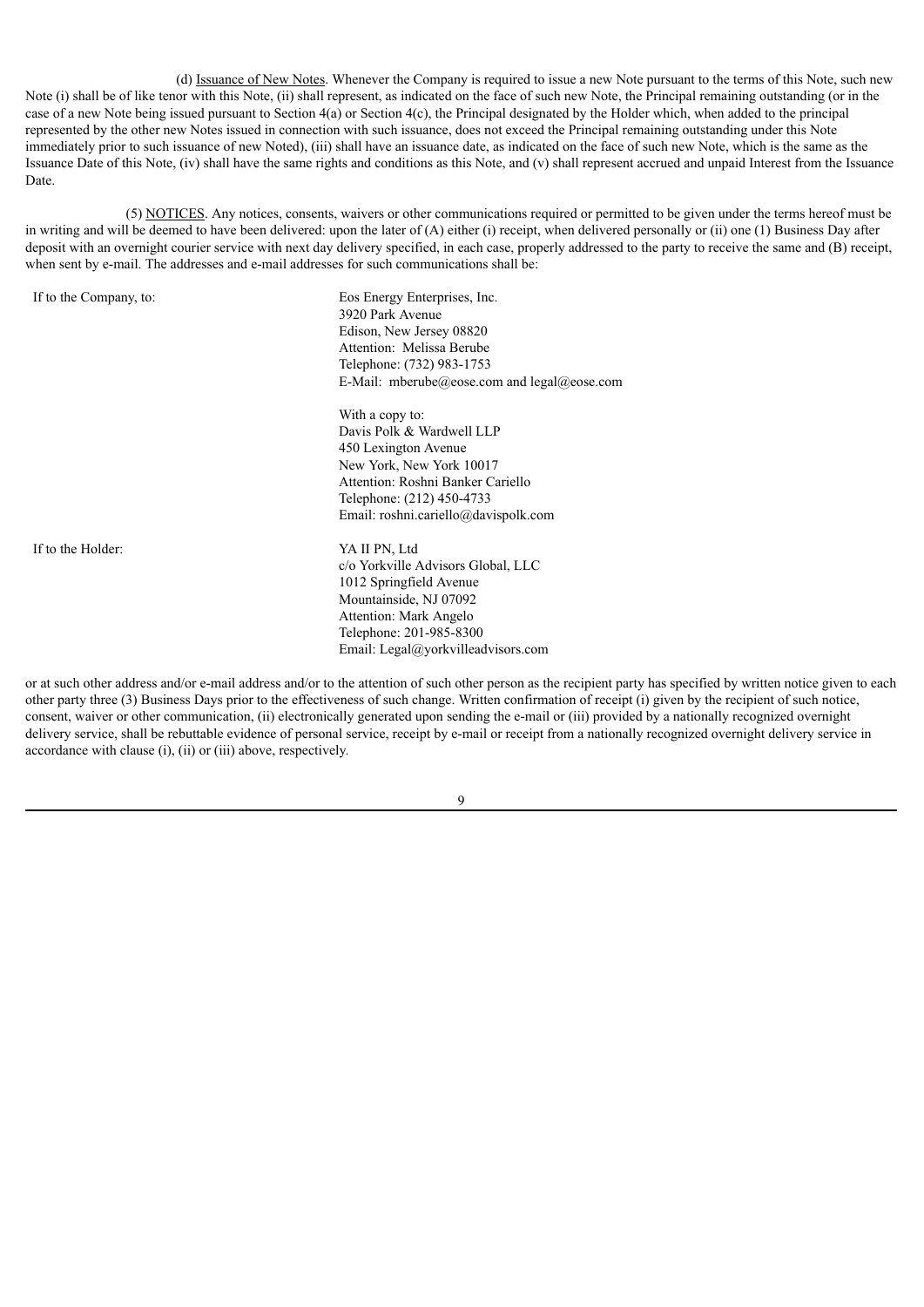(6) Except as expressly provided herein, no provision of this Note shall alter or impair the obligations of the Company, which are absolute and unconditional, to pay the principal of, interest and other charges (if any) on, this Note at the time, place, and rate, and in the coin or currency, herein prescribed. This Note is a direct obligation of the Company.

(7) This Note shall not entitle the Holder to any of the rights of a stockholder of the Company, including without limitation, the right to vote, to receive dividends and other distributions, or to receive any notice of, or to attend, meetings of stockholders or any other proceedings of the Company, unless and to the extent converted into shares of Common Stock in accordance with the terms hereof.

(8) After the Issuance Date, without the Holder's consent, the Company will not and will not permit any of their subsidiaries to, directly or indirectly, enter into, create, incur, assume or suffer to exist any indebtedness of any kind, on or with respect to any of its property or assets now owned or hereafter acquired or any interest therein or any income or profits therefrom that is senior in any respect to the obligations of the Company under this Note.

(9) This Note shall be governed by and construed in accordance with the laws of the State of New York, without giving effect to conflicts of laws thereof. Each of the parties consents to the jurisdiction of the Courts of the State of New York sitting in New York County, New York and the U.S. District Court for the Southern District of New York sitting in New York County, New York in connection with any dispute arising under this Note and hereby waives, to the maximum extent permitted by law, any objection, including any objection based on forum non conveniens to the bringing of any such proceeding in such jurisdictions.

(10) If the Company fails to strictly comply with the terms of this Note, then the Company shall reimburse the Holder promptly for all fees, costs and expenses, including, without limitation, attorneys' fees and expenses incurred by the Holder in any action in connection with this Note, including, without limitation, those incurred: (i) during any workout, attempted workout, and/or in connection with the rendering of legal advice as to the Holder's rights, remedies and obligations, (ii) collecting any sums which become due to the Holder, (iii) defending or prosecuting any proceeding or any counterclaim to any proceeding or appeal; or (iv) the protection, preservation or enforcement of any rights or remedies of the Holder.

(11) Any waiver by the Holder of a breach of any provision of this Note shall not operate as or be construed to be a waiver of any other breach of such provision or of any breach of any other provision of this Note. The failure of the Holder to insist upon strict adherence to any term of this Note on one or more occasions shall not be considered a waiver or deprive that party of the right thereafter to insist upon strict adherence to that term or any other term of this Note. Any waiver must be in writing.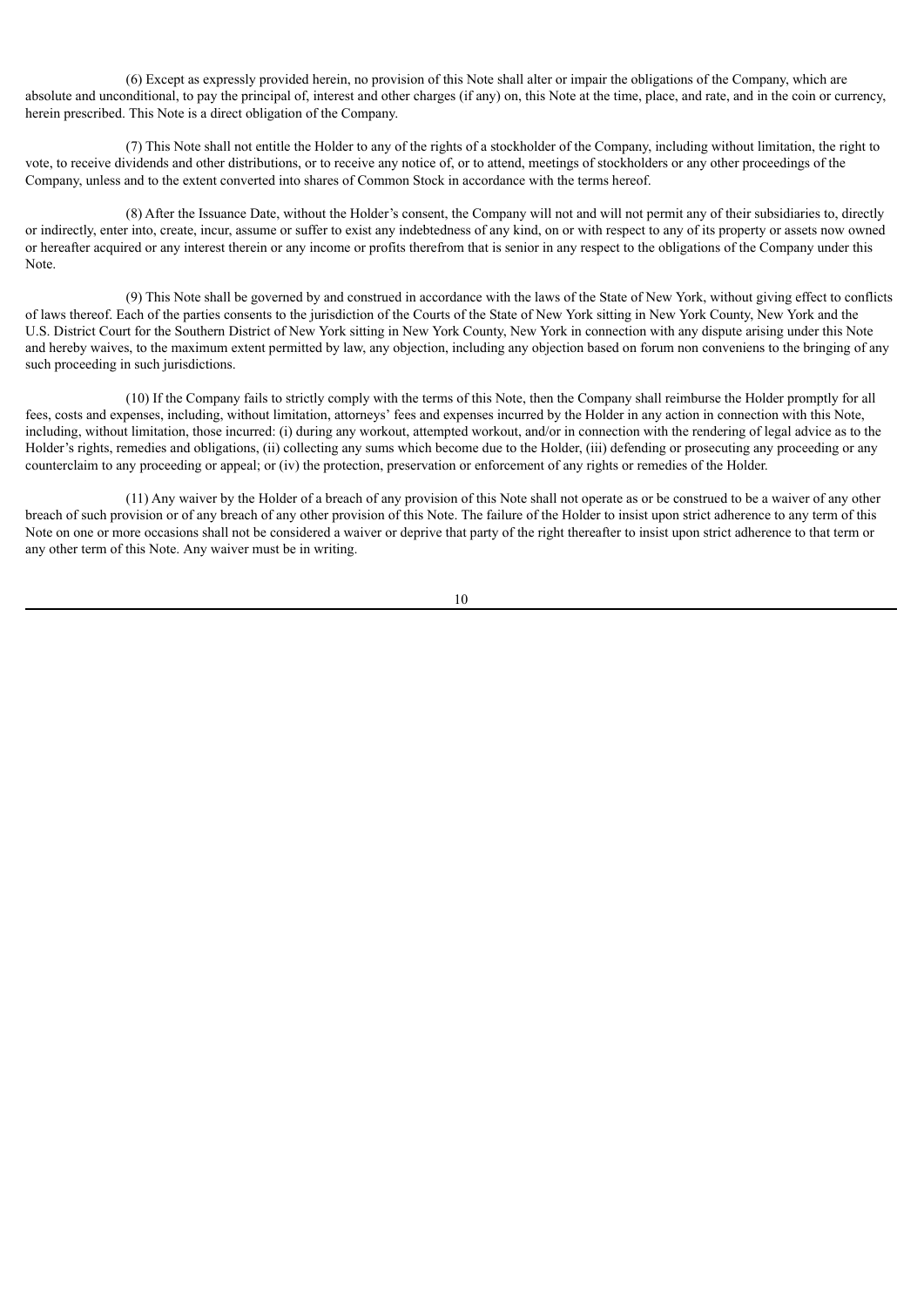(12) If any provision of this Note is invalid, illegal or unenforceable, the balance of this Note shall remain in effect, and if any provision is inapplicable to any person or circumstance, it shall nevertheless remain applicable to all other persons and circumstances. If it shall be found that any interest or other amount deemed interest due hereunder shall violate applicable laws governing usury, the applicable rate of interest due hereunder shall automatically be lowered to equal the maximum permitted rate of interest. The Company covenants (to the extent that it may lawfully do so) that it shall not at any time insist upon, plead, or in any manner whatsoever claim or take the benefit or advantage of, any stay, extension or usury law or other law which would prohibit or forgive the Company from paying all or any portion of the principal of or interest on this Note as contemplated herein, wherever enacted, now or at any time hereafter in force, or which may affect the covenants or the performance of this Note, and the Company (to the extent it may lawfully do so) hereby expressly waives all benefits or advantage of any such law, and covenants that it will not, by resort to any such law, hinder, delay or impeded the execution of any power herein granted to the Holder, but will suffer and permit the execution of every such as though no such law has been enacted.

(13) Whenever any payment or other obligation hereunder shall be due on a day other than a Business Day, such payment shall be made on the next succeeding Business Day.

(14) THE PARTIES HEREBY KNOWINGLY, VOLUNTARILY AND INTENTIONALLY WAIVE THE RIGHT ANY OF THEM MAY HAVE TO A TRIAL BY JURY IN RESPECT OF ANY LITIGATION BASED HEREON OR ARISING OUT OF, UNDER OR IN CONNECTION WITH THIS AGREEMENT OR ANY TRANSACTION DOCUMENT OR ANY COURSE OF CONDUCT, COURSE OF DEALING, STATEMENTS (WHETHER VERBAL OR WRITTEN) OR ACTIONS OF ANY PARTY. THIS PROVISION IS A MATERIAL INDUCEMENT FOR THE PARTIES' ACCEPTANCE OF THIS AGREEMENT.

(15) CERTAIN DEFINITIONS For purposes of this Note, the following terms shall have the following meanings:

- (a) "Advance Date" shall have the meaning given to it in the SEPA
- (b) "Advance Notice" shall have the meaning given to it in the SEPA.
- (c) "Advance Repayment" shall have the meaning given to it in Section 1(c).
- (d) "Bloomberg" means Bloomberg Financial Markets.

(e) "Business Day" means any day except Saturday, Sunday and any day which shall be a federal legal holiday in the United States or a day on which banking institutions are authorized or required by law or other government action to close.

(f) "Change of Control Transaction" means the occurrence of (a) an acquisition after the Issuance Date by an individual or legal entity or "group" (as described in Rule 13d-5(b)(1) promulgated under the Exchange Act) of effective control (whether through legal or beneficial ownership of capital stock of the Company, by contract or otherwise) of in excess of fifty percent (50%) of the voting securities of the Company (except that the acquisition of voting securities by the Holder or any other current holder of convertible securities of the Company shall not constitute a Change of Control Transaction for purposes hereof), (b) a replacement at one time or over time of more than one-half of the members of the board of directors of the Company (other than as due to the death or disability of a member of the board of directors) which is not approved by a majority of those individuals who are members of the board of directors on the Issuance Date (or by those individuals who are serving as members of the board of directors on any date whose nomination to the board of directors was approved by a majority of the members of the board of directors who are members on the Issuance Date), (c) the merger, consolidation or sale of fifty percent (50%) or more of the assets of the Company or any subsidiary of the Company in one or a series of related transactions with or into another entity, or (d) the execution by the Company of an agreement to which the Company is a party or by which it is bound, providing for any of the events set forth above in (a), (b) or (c). No transfer to a wholly-owned subsidiary shall be deemed a Change of Control Transaction under this provision.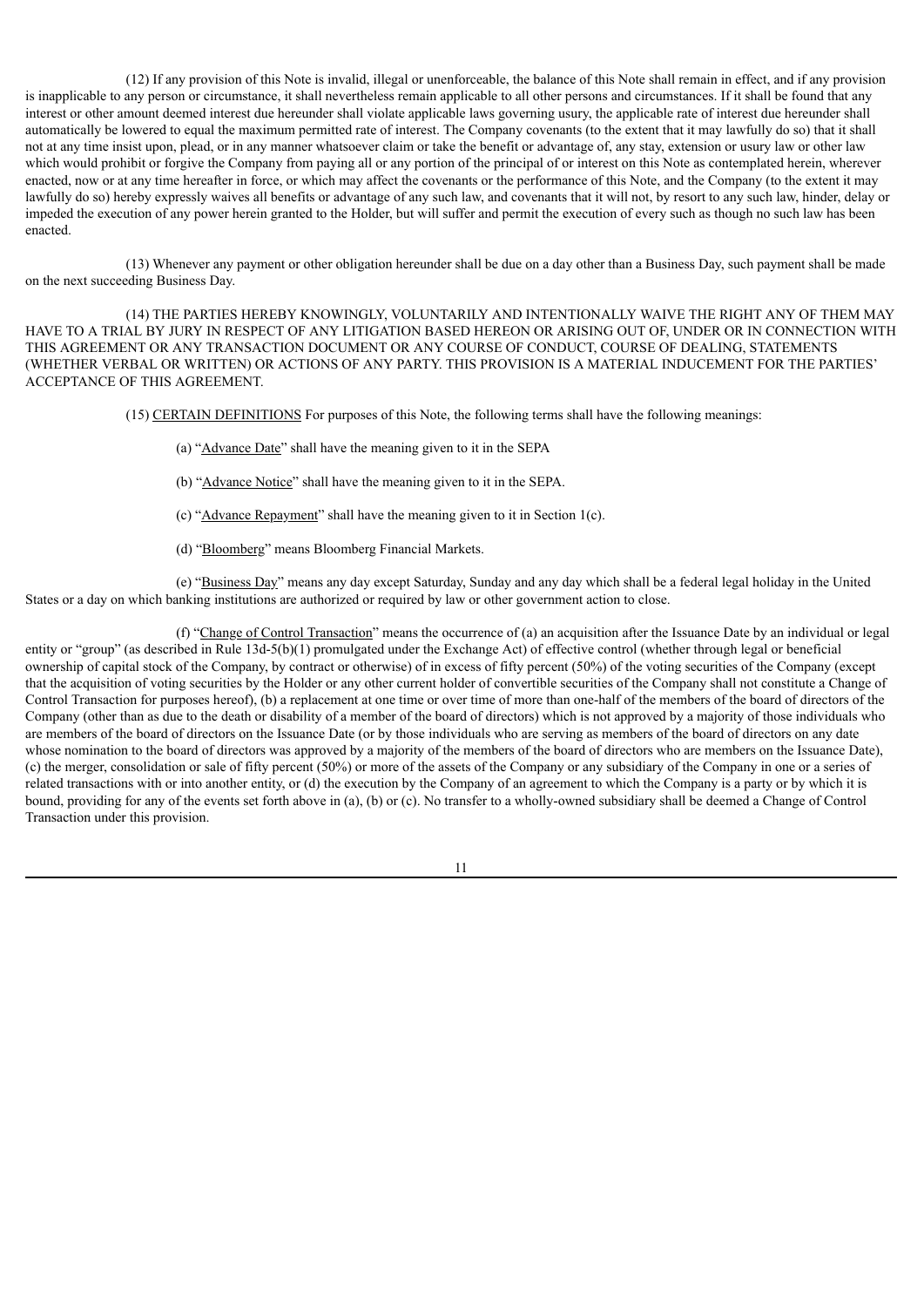(g) "Closing Bid Price" means the price per share in the last reported trade of the Common Stock on a Primary Market or on the exchange which the Common Stock is then listed as quoted by Bloomberg.

(h) "Commission" means the U.S. Securities and Exchange Commission.

(i) "Common Stock" means the common stock, par value \$0.0001, of the Company and stock of any other class into which such shares may hereafter be changed or reclassified.

(j) "Exchange Act" means the Securities Exchange Act of 1934, as amended.

(k) "Installment Amount" means the Principal amount and accrued and unpaid interest due on each Repayment Date as set out under the column 'Installment Amount" in the Repayment Schedule, as adjusted for any optional redemption in accordance with Section 1(d), or any conversions in accordance with Section 3(a), if applicable.

(l) "Person" means a corporation, an association, a partnership, organization, a business, an individual, a government or political subdivision thereof or a governmental agency.

(m) "Primary Market" means the Nasdaq Capital Market.

(n) "Payment Premium" means an amount equal to 3% of the Principal amount of a payment being made by the Company in

cash.

(o) "Repayment Date" means each date under the heading "Repayment Date" as set forth on the Repayment Schedule.

(p) "Repayment Schedule" means the schedule of repayments as set out on Exhibit II, or such other schedule of repayments as the parties may agree in writing from time to time.

(q) "Securities Act" means the Securities Act of 1933, as amended, and the rules and regulations promulgated thereunder.

(r) "Trading Day" means a day on which the shares of Common Stock are quoted or traded on a Primary Market on which the shares of Common Stock are then quoted or listed; provided, that in the event that the shares of Common Stock are not listed or quoted, then Trading Day shall mean a Business Day.

(s) "Transaction Documents" means any existing or future agreement between the Company and the Holder.

(t) "Underlying Shares" means the shares of Common Stock issuable upon conversion of this Note in accordance with the terms

hereof.

(u) "VWAP" means, for any Trading Day, the daily volume weighted average price of the Common Stock for such Trading Day on the Principal Market during regular trading hours as reported by Bloomberg.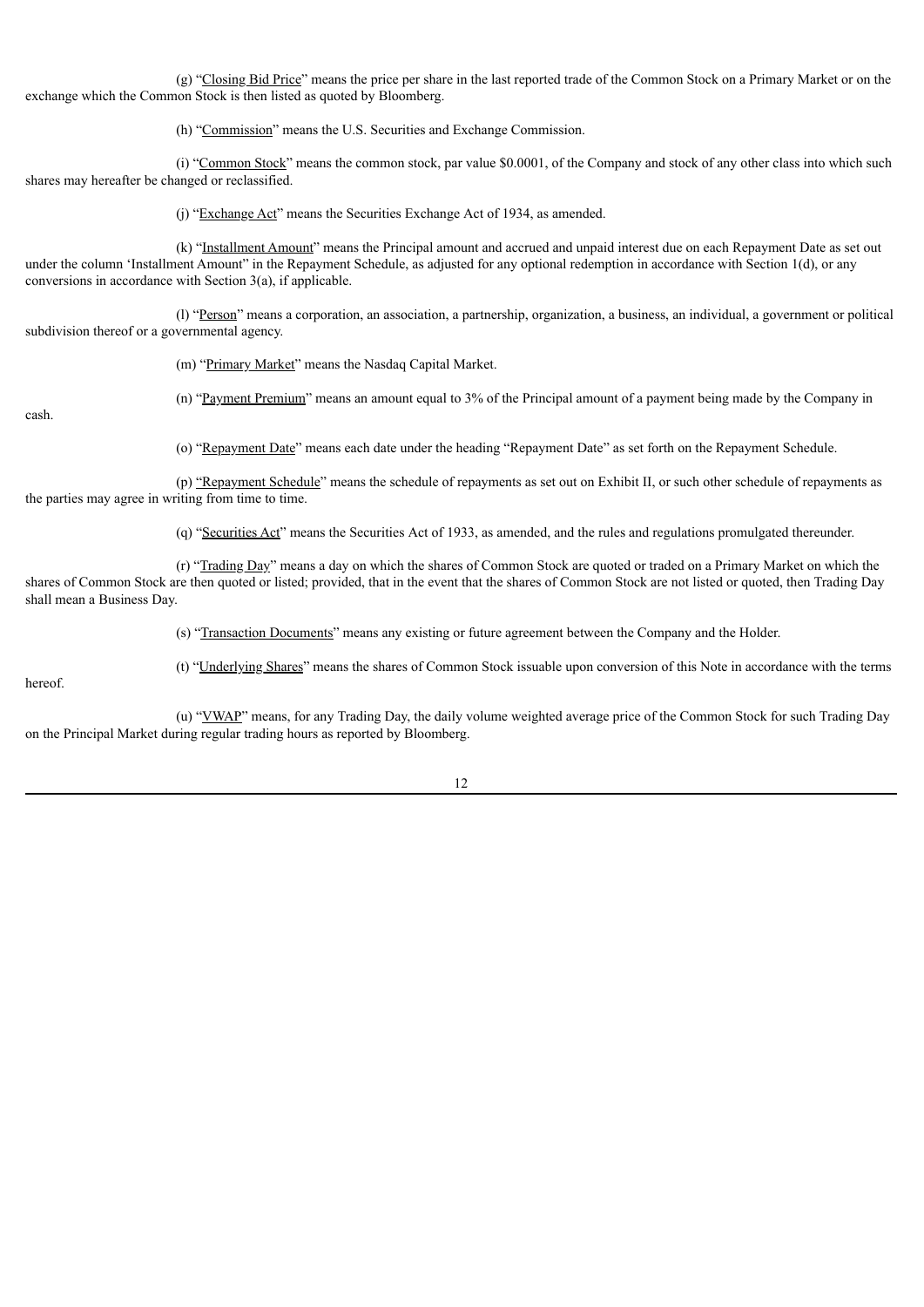**IN WITNESS WHEREOF**, the Company has caused this Convertible Promissory Note to be duly executed by a duly authorized officer as of the date set forth above.

## **COMPANY:**

# **EOS ENERGY ENTERPRISES, INC.**

By: /s/ Randall Gonzales Name: Randall Gonzales Title: Chief Financial Officer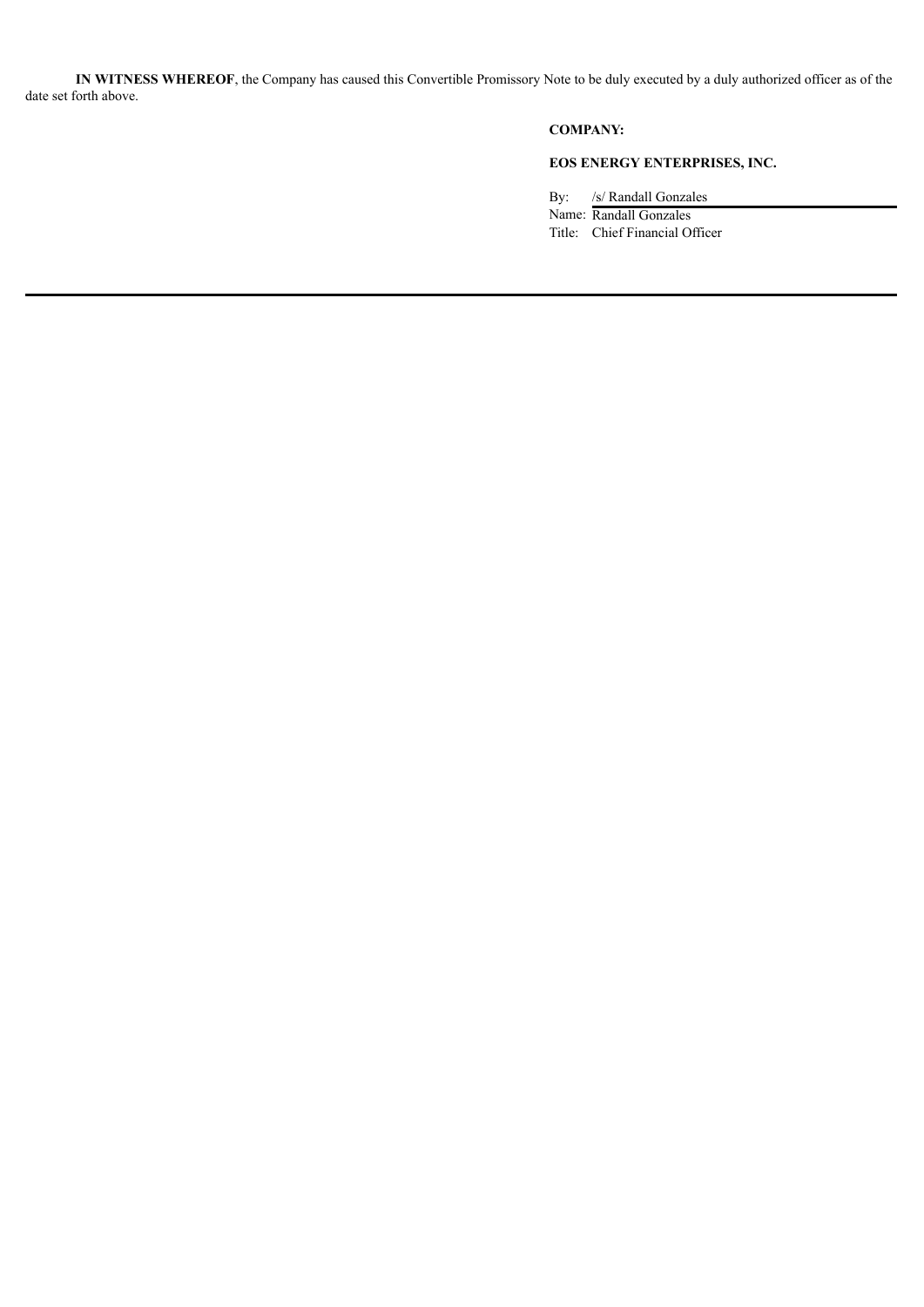### **EXHIBIT I CONVERSION NOTICE**

## **(To be executed by the Holder in order to Convert the NotePromissory)**

# **TO:**

The undersigned hereby irrevocably elects to convert \$ ESOE-1, into shares of Common Stock of **EOS ENERGY ENTERPRISES, INC.**, according to the conditions stated therein, as of the Conversion Date written below.

| <b>Conversion Date:</b>                                                                     |                                                                                   |
|---------------------------------------------------------------------------------------------|-----------------------------------------------------------------------------------|
| <b>Conversion Amount to be converted:</b>                                                   | $S_{-}$                                                                           |
| <b>Conversion Price:</b>                                                                    | \$2.21                                                                            |
|                                                                                             | Number of shares of Common Stock to be issued: __________________________________ |
| Please issue the shares of Common Stock in the following name and to the following address: |                                                                                   |
| <b>Issue to:</b>                                                                            |                                                                                   |
| <b>Authorized Signature:</b>                                                                |                                                                                   |
| <b>Name:</b>                                                                                |                                                                                   |
| Title:                                                                                      |                                                                                   |
| <b>Broker DTC Participant Code:</b>                                                         |                                                                                   |
| <b>Account Number:</b>                                                                      |                                                                                   |
|                                                                                             |                                                                                   |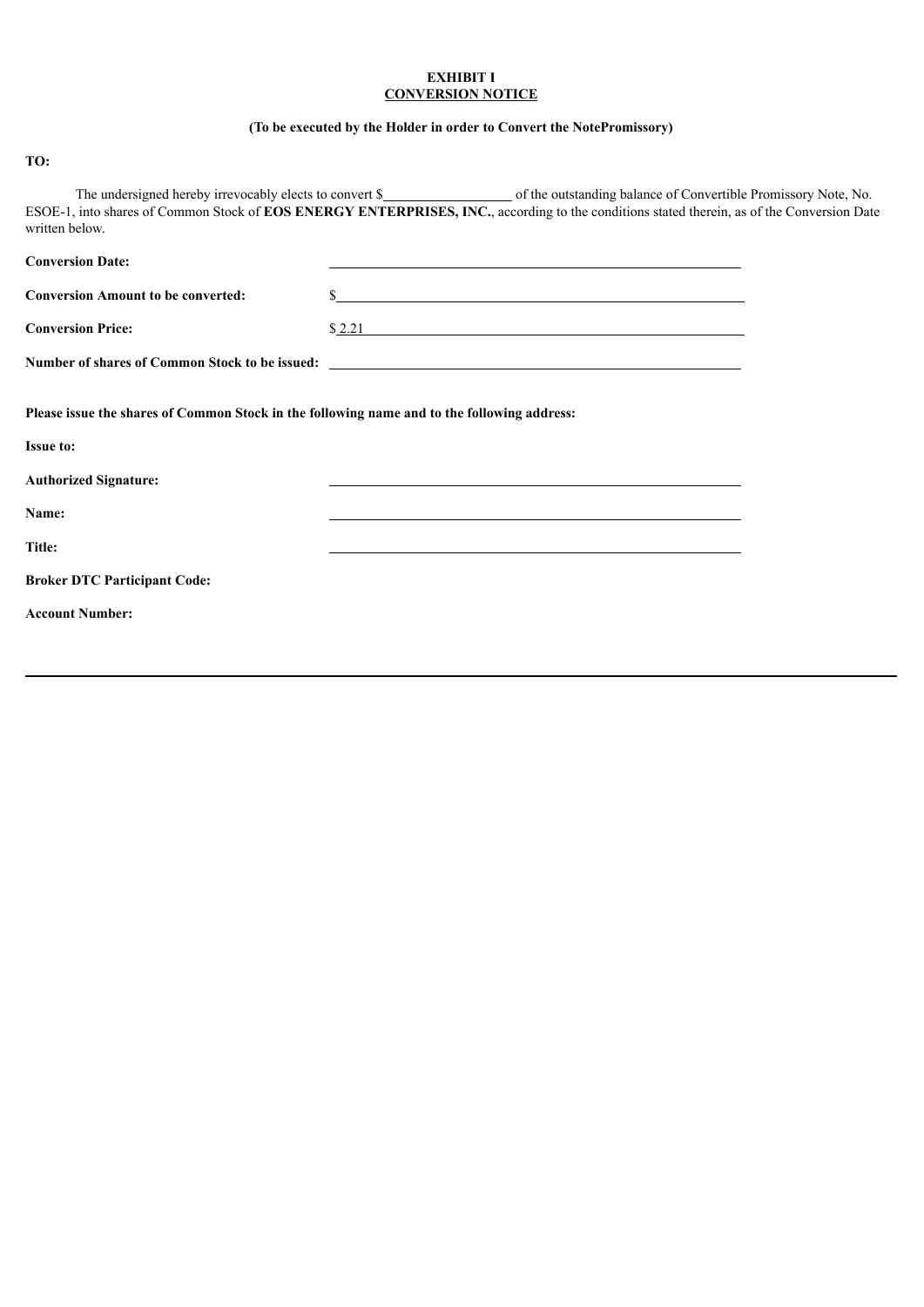## **EXHIBIT II REPAYMENT SCHEUDLE**

|                       |                |                |                          | <b>Installment</b> | Payment         |
|-----------------------|----------------|----------------|--------------------------|--------------------|-----------------|
| <b>Repayment Date</b> | Principal      | Interest $(1)$ |                          | Amount             | Premium $(3\%)$ |
| August 11, 2022       | \$1,250,000.00 | S              | a,                       | \$1,250,000.00     | 37,500.00       |
| August 18, 2022       | \$1,250,000.00 | S              | $\sim$                   | \$1.250,000.00     | 37,500.00       |
| August 25, 2022       | \$1,250,000.00 | S              | $\sim$                   | \$1,250,000.00     | 37,500.00       |
| September 1, 2022     | \$1,250,000.00 | S              | $\overline{\phantom{0}}$ | \$1.250,000.00     | 37,500.00       |
| September 8, 2022     | \$1,250,000.00 | S              | - 1                      | \$1,250,000.00     | 37,500.00       |
| September 15, 2022    | \$1,250,000.00 |                | $\overline{\phantom{a}}$ | \$1.250,000.00     | 37,500.00       |
| <b>Totals:</b>        | 7,500,000      |                | $\overline{\phantom{0}}$ | \$7.500,000.00     | 225,000         |

(1) No interest is payable except upon an Event of Default.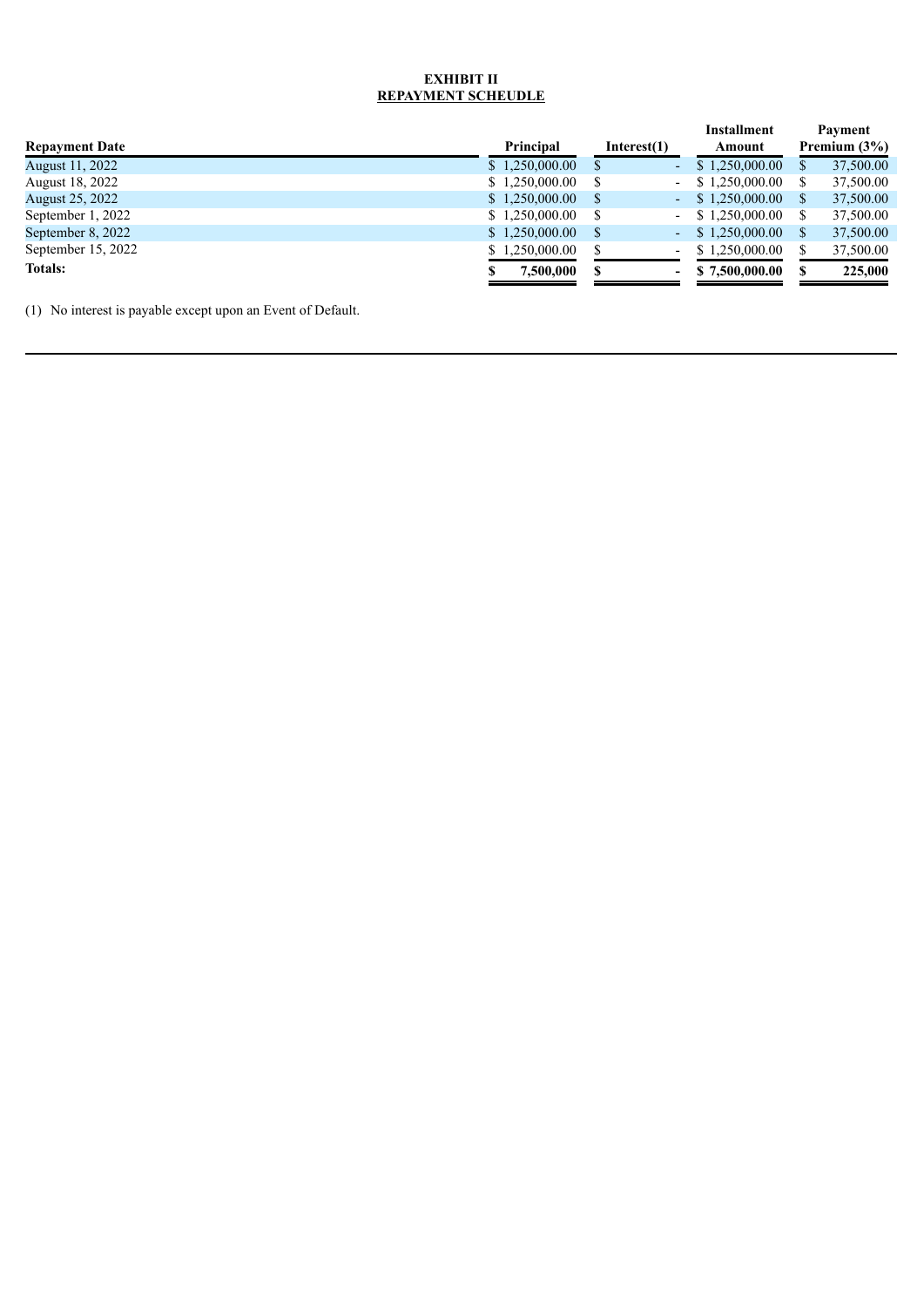#### **AMENDMENT NO. 1 TO STANDBY EQUITY PURCHASE AGREEMENT**

<span id="page-19-0"></span>**THIS AMENDMENT NO. 1** (the "Amendment"), dated as of June 13, 2022, to the Standby Equity Purchase Agreement (the "SEPA"), dated as of April 28, 2022, by and between YA II PN, LTD., a Cayman Islands exempt limited partnership (the "Investor"), and Eos Energy Enterprises, Inc., a company incorporated under the laws of the State of Delaware (the "Company", and together with the Investor, the "Parties"), is being executed at the direction of the Parties.

WHEREAS, Section 13.02 of the SEPA permits the Parties to amend the SEPA through an instrument in writing signed by the Parties.

NOW, THEREFORE, in consideration of the foregoing and the agreements, provisions and covenants herein contained, the Parties agree as follows:

1. The defined term "Commitment Amount" in Section 1.14 of the SEPA is hereby deleted in its entirety and replaced with the following:

"Commitment Amount" shall mean \$200,000,000 of Common Shares, *provided that*, the Company shall not effect any sales under this Agreement and the Investor shall not have the obligation to purchase Common Shares under this Agreement to the extent (but only to the extent) that after giving effect to such purchase and sale the aggregate number of Common Shares issued under this Agreement would exceed 19.99% of the outstanding Common Shares as of the date of this Agreement (the "Exchange Cap"); *provided further that,* the Exchange Cap will not apply (a) if the Company's stockholders have approved issuances in excess of the Exchange Cap in accordance with the rules of the Principal Market or (b) the average price of all applicable sales of Common Shares hereunder (including the Commitment Fee Shares in the number of shares sold for these purposes) equals or exceeds \$2.15 per share (which represents the lower of (i) the Nasdaq Official Closing Price on the Trading Day immediately preceding the date of this Agreement; or (ii) the average Nasdaq Official Closing Price for the five Trading Days immediately preceding the date of this Agreement).

#### **[REMAINDER OF PAGE INTENTIONALLY LEFT BLANK]**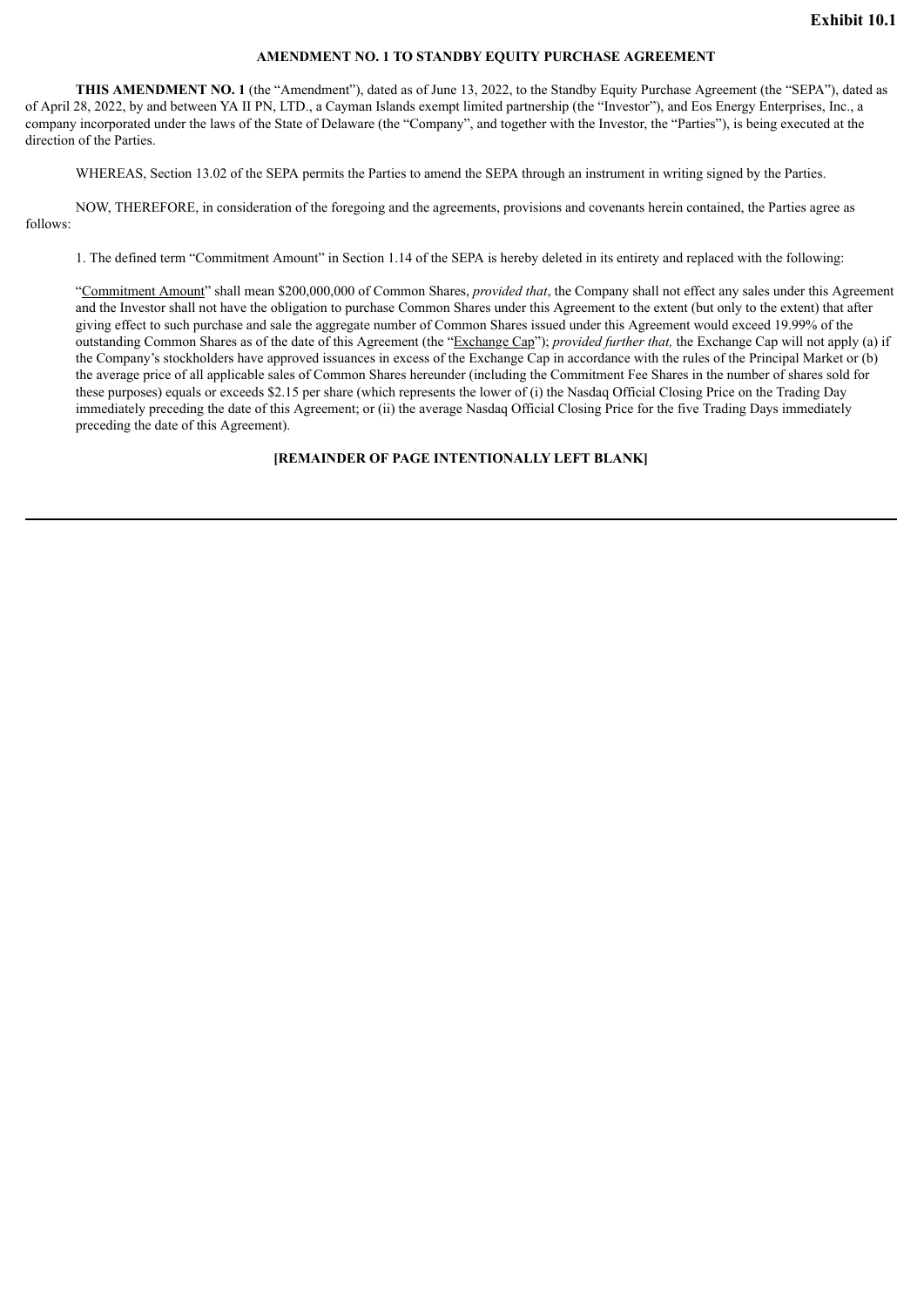The Parties hereto have caused this Amendment to be executed and delivered as of the day and year first written above.

# **COMPANY:**

### **Eos Energy Enterprises, Inc.**

By: /s/ Melissa Berube

Name: Melissa Berube Title: General Counsel

## **INVESTOR:**

**YA II PN, LTD.** By: Yorkville Advisors Global II, LLC

Its: General Partner

By: /s/ Matt Beckman Name: Matt Beckman Title: Member

[Signature Page to Amendment No. 1]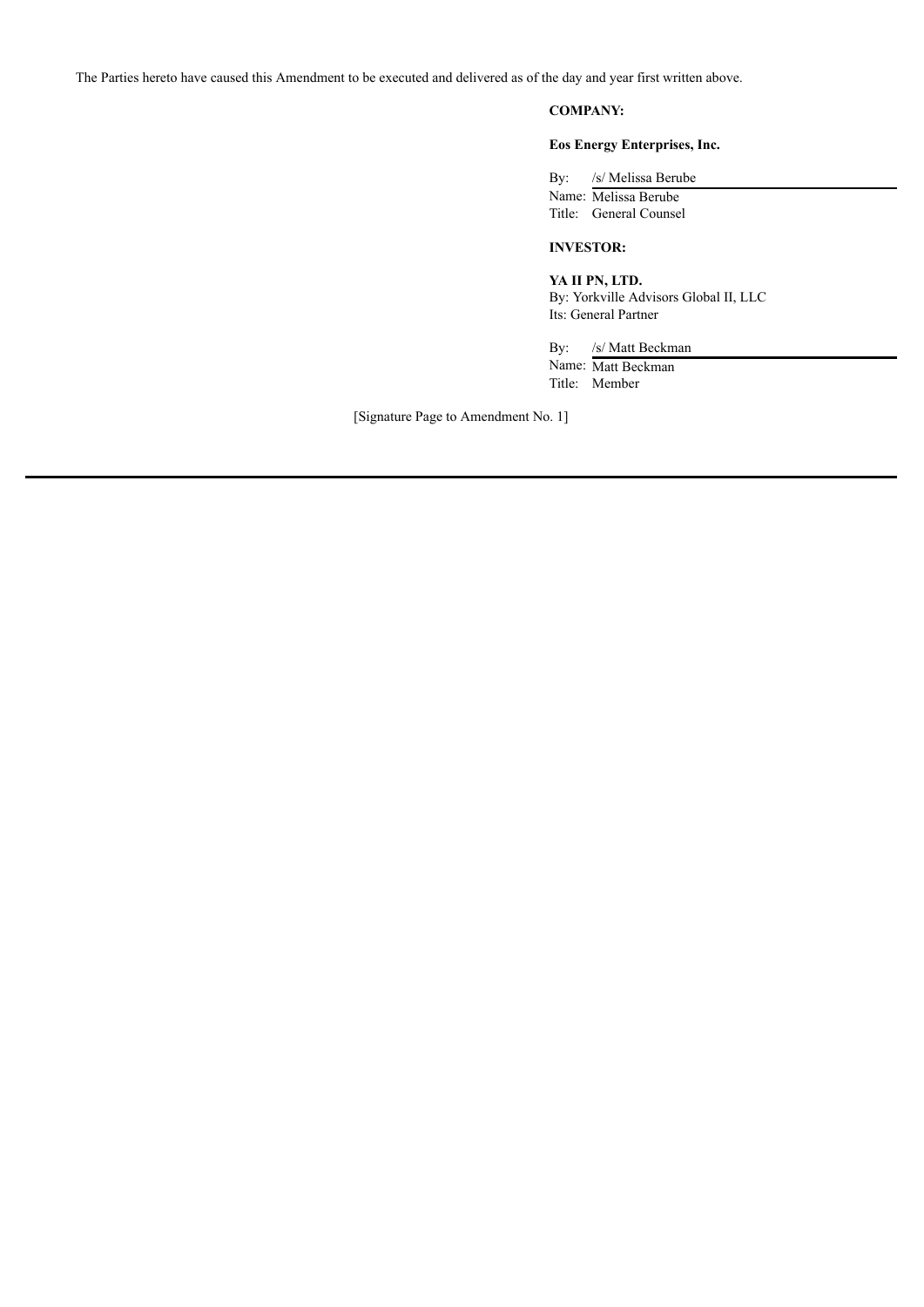#### **SUPPLEMENTAL AGREEMENT**

<span id="page-21-0"></span>This Supplemental Agreement (the "Agreement"), dated as of June 13, 2022, is entered into by and between YA II PN, LTD., a Cayman Islands exempt limited partnership (the "Investor") and EOS ENERGY ENTERPRISES, INC., a corporation organized and existing under the laws of the State of Delaware (the "Company").

#### **BACKGROUND**

- (A) On April 28, 2022, the parties entered into a standby equity purchase agreement (the "Original SEPA"), as amended by Amendment No. 1 thereto on June 13, 2022 (the "Amendment" and together with the Original SEPA, the "SEPA"), pursuant to which the Company shall have the right to issue and sell to the Investor, from time to time as provided therein, and the Investor shall purchase from the Company, up to \$200 million of the Company's shares of common stock, par value \$0.0001 per share (the "Common Shares").
- (B) Pursuant to Section 2.05 of the SEPA, subject to the mutual consent of the parties, from time to time the Company may request, and the Investor shall provide, pre-advance loans (each, a "<u>Pre-Advance Loan</u>") in the principal amount not to exceed \$50 million, pursuant to a promissory note on terms and conditions to be agreed by the parties.
- (C) The parties have agreed that the Investor shall provide a Pre-Advance Loan in the principal amount of \$7,500,000, on the terms and conditions set forth in this Agreement pursuant to the issuance and sale by the Company of a convertible promissory note (the "Promissory Note") in the form attached hereto as Exhibit A to the Investor.

**NOW, THEREFORE**, in consideration of the premises and the mutual covenants contained herein and for other good and valuable consideration, the receipt and sufficiency of which are hereby acknowledged, the Company and the Investor hereby agree as follows:

#### 1. **Definitions and Interpretation**

1.1 Capitalized terms not otherwise defined herein shall have the meanings set forth in the SEPA, as applicable.

#### **2**. **Pre-Advance Loan Closing**

2.1 First Pre-Advance Loan. Subject to the satisfaction (or waiver) of the conditions precedent to the Pre-Advance Loan set forth in Section 5 below, the Company shall issue and sell to the Investor, and the Investor shall purchase from the Company, the Promissory Note with a principal amount of \$7,500,000 (the "Principal Amount") for a purchase price equal to \$7,350,000 (the "Purchase Price").

2.2 Closing. The closing of the issuance and sale of the Promissory Note (the "Closing") shall occur at the offices Yorkville Advisors Global, LP, 1012 Springfield Avenue, Mountainside, NJ 07092. The Closing shall take place on the date hereof, subject to the satisfaction or waiver of the conditions to the Closing set forth in Section 4 below (or such other date as is mutually agreed to by the Company and the Investor) (the "Closing Date").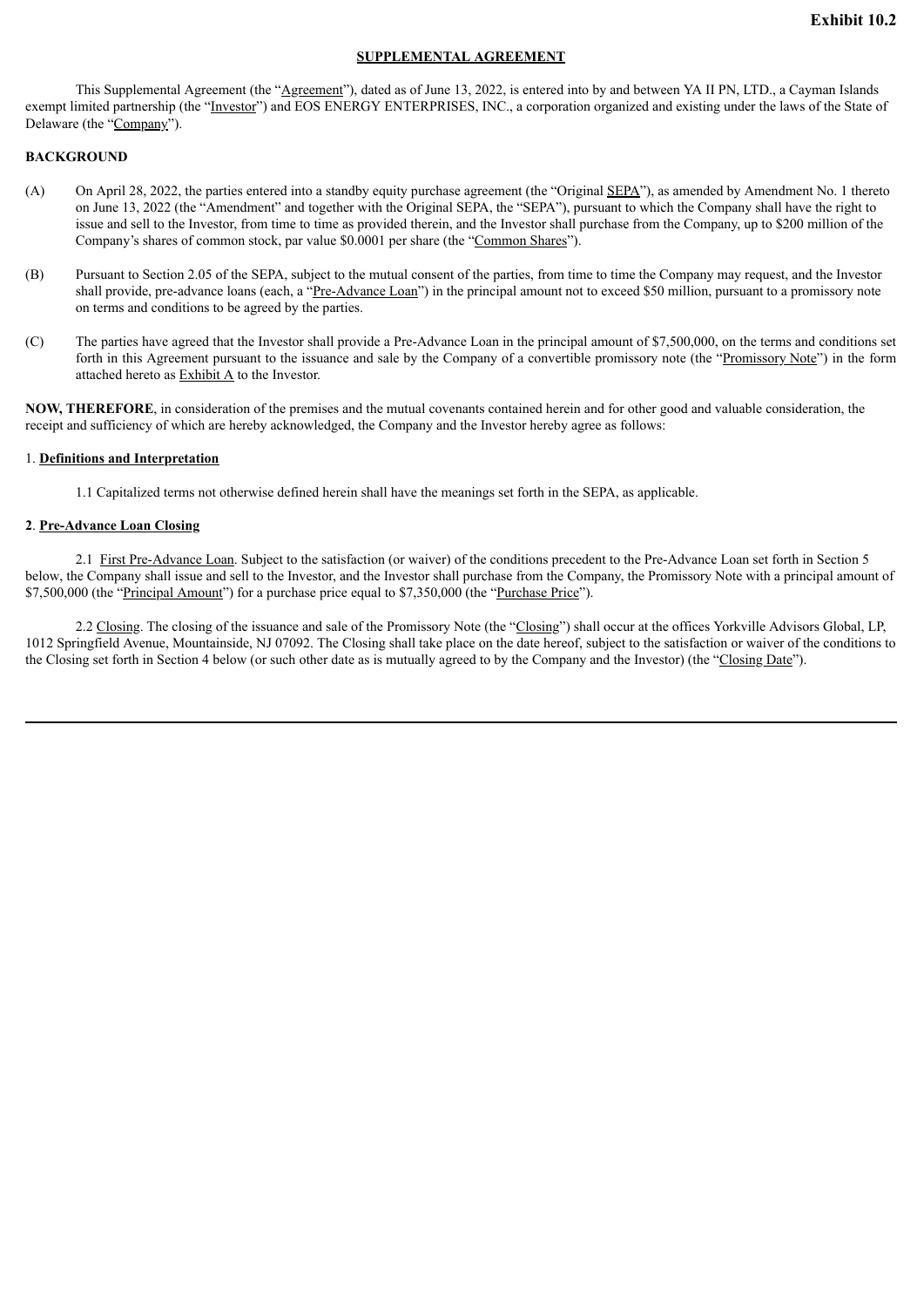2.3 Form of Payment. Subject to the satisfaction of the terms and conditions of the this Agreement, on the Closing Date (i) the Investor shall deliver to the Company the Purchase Price of the Promissory Note to be issued and sold to the Investor on the Closing in immediately available funds to an account designated by the Company in writing and transmit notification to the Company that such funds transfer has been requested, and (ii) the Company shall deliver to the Investor, the Promissory Note duly executed on behalf of the Company in the Principal Amount.

#### **3. Supplemental Agreements to the SEPA.**

3.1 Investor Advance Notices. At any time during the Commitment Period, provided that there is an outstanding balance owed under the Promissory Note, the Investor may, by providing written notice to the Company in the form set forth herein as Exhibit B (an "Investor Notice"), require the Company to deliver an Advance Notice to the Investor in accordance with the following provisions:

(a) The Investor shall, in each Investor Notice, select the amount of the Advance, in its sole discretion, and the timing of delivery; provided that the amount of the Advance shall not exceed (i) the outstanding balance owed under the Promissory Note on the date of delivery of the Investor Notice, (ii) the Exchange Cap; *provided that* the Exchange Cap will not apply (a) if the Company's stockholders have approved issuances in excess of the Exchange Cap in accordance with the rules of the Principal Market or (b) as to any Advance, if the Purchase Price of Shares in respect of such Advance equals or exceeds \$2.15 per share (which represents the lower of  $(x)$  Nasdaq Official Closing Price on the Trading Day immediately preceding the date of the SEPA; or (y) the average Nasdaq Official Closing Price for the five Trading Days immediately preceding the date of the SEPA) or (iii) the amount that would cause the aggregate number of Common Shares beneficially owned (as calculated pursuant to Section 13(d) of the Exchange Act) by the Investor and its Affiliates as a result of previous issuances and sales of Common Shares to Investor under this Agreement and the SEPA to exceed 9.99% of the then outstanding Common Shares (the "Ownership Limitation"). In connection with each Investor Notice delivered by the Investor, any portion of the Advance that would (i) cause the Investor to exceed the Exchange Cap, the Ownership Limitation or (ii) cause the aggregate number of Shares issued and sold to the Investor hereunder to exceed the Commitment Amount shall automatically be withdrawn with no further action required by the Company, and such Investor Notice shall be deemed automatically modified to reduce the amount of the Advance requested by an amount equal to such withdrawn portion; provided that in the event of any such automatic withdrawal and automatic modification, the Investor will promptly notify the Company of such event.

(b) The Purchase Price of the Shares in respect of any Advance Notice delivered pursuant to an Investor Notice shall be equal to the Conversion Price (as defined in the Promissory Note) in effect on the date of delivery of the Investor Notice.

 $\mathfrak{D}$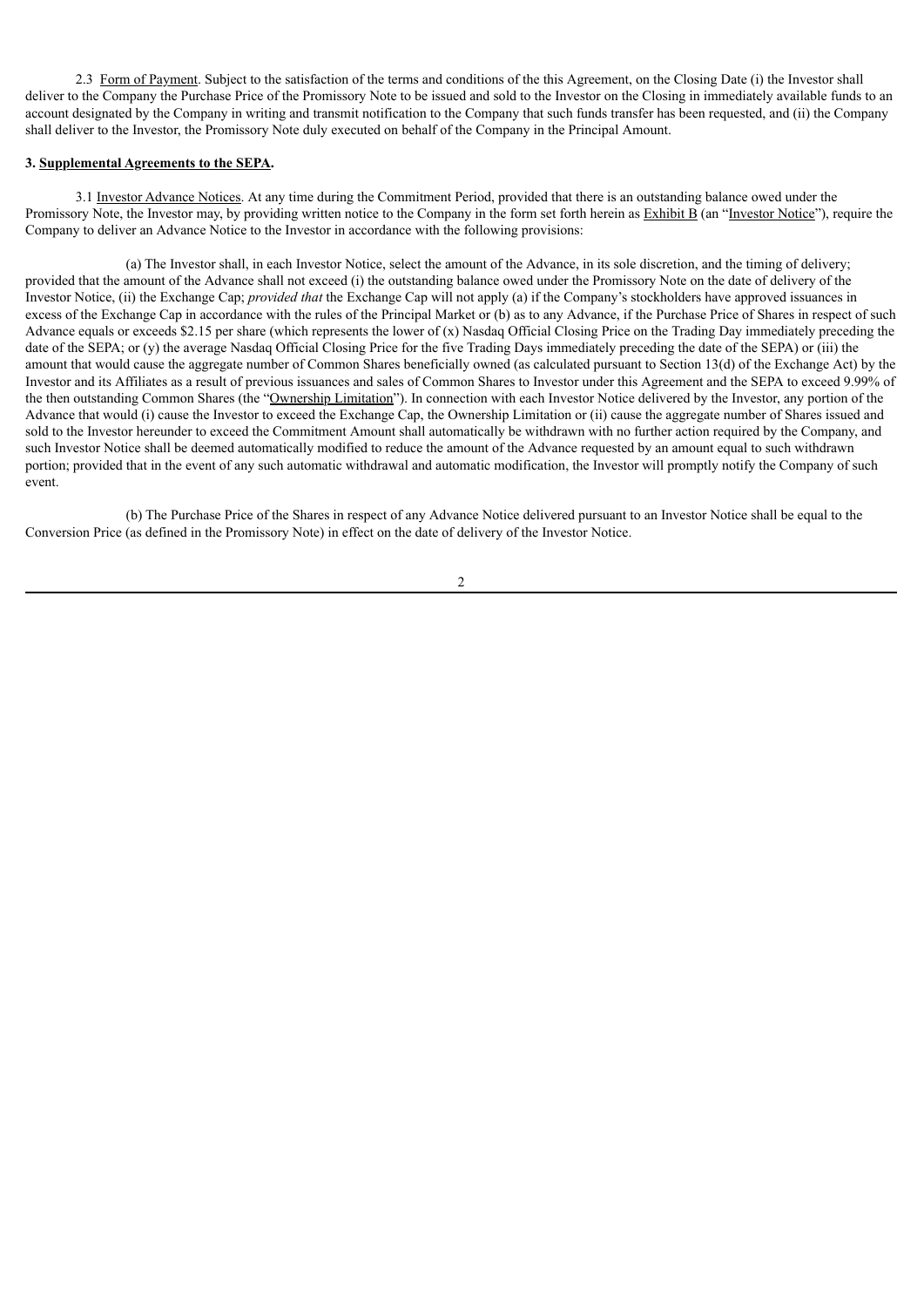(c) Investors Notices shall be delivered in accordance with the instructions set forth at the bottom of Exhibit B. An Investor Notice shall be deemed delivered on (i) the day it is received by the Company if such notice is received by email on or before 8:30 a.m. Eastern Time, or (ii) the immediately succeeding day if it is received by email after 8:30 a.m. Eastern Time.

(d) Upon the deemed delivery of an Investor Notice in accordance with Section 3.1(c) above, a corresponding Advance Notice shall simultaneously be deemed to have been delivered by the Company to the Investor, and any conditions precedent to such Advance Notice under the terms of the SEPA that have not been satisfied shall be deemed to have been waived by the Investor.

(e) Notwithstanding anything to the contrary in this Agreement, if on any day that an Investor Notice is delivered (i) the Company notifies the Investor that a Material Outside Event has occurred, or (ii) the Company notifies the Investor of a Black Out Period, the parties agree that such Investor Notice shall be automatically withdrawn.

#### 3.2 Closings of an Advance Notice delivered pursuant to an Investor Notice.

(a) In respect of an Advance Notice deemed to be delivered pursuant to Section 3.1 above, the Advance Date shall be the date that the Advance Notice is deemed to be delivered.

(b) In respect of an Advance Notice deemed to be delivered pursuant to Section 3.1 above, the Investor shall pay the aggregate purchase price of the Shares (as set forth in the Settlement Document) by offsetting the amount of the aggregate purchase price of the Shares to be paid by the Investor against an equal amount outstanding under the Promissory Note (first towards accrued and unpaid interest, and then towards outstanding principal, with no deduction for any Payment Premium, as defined in the Promissory Note).

(c) The closing of each Advance Notice deemed to be delivered pursuant to Section 3.1 above and issuance of Shares related to such Advance Notice (each, an "Advance Notice Closing") shall take place as soon as practicable on or after each Advance Date in accordance with the procedures set forth below. In connection with each Advance Notice Closing, the Company and the Investor shall fulfill each of its obligations as set forth below:

> (i) On each Advance Date, the Investor shall deliver to the Company a written document, in the form attached hereto as Exhibit C (each a "Settlement Document"), setting forth the final number of Shares to be purchased by the Investor, the Conversion Price, the aggregate amount of accrued and unpaid interest due on the Promissory Note as of the Advance Date that shall be offset by the issuance of Shares, the aggregate principal amount of the Promissory Note as of the Advance Date that shall be offset by the issuance of Shares and the total principal amount of the Promissory Note that shall be outstanding following the Closing of the Advance.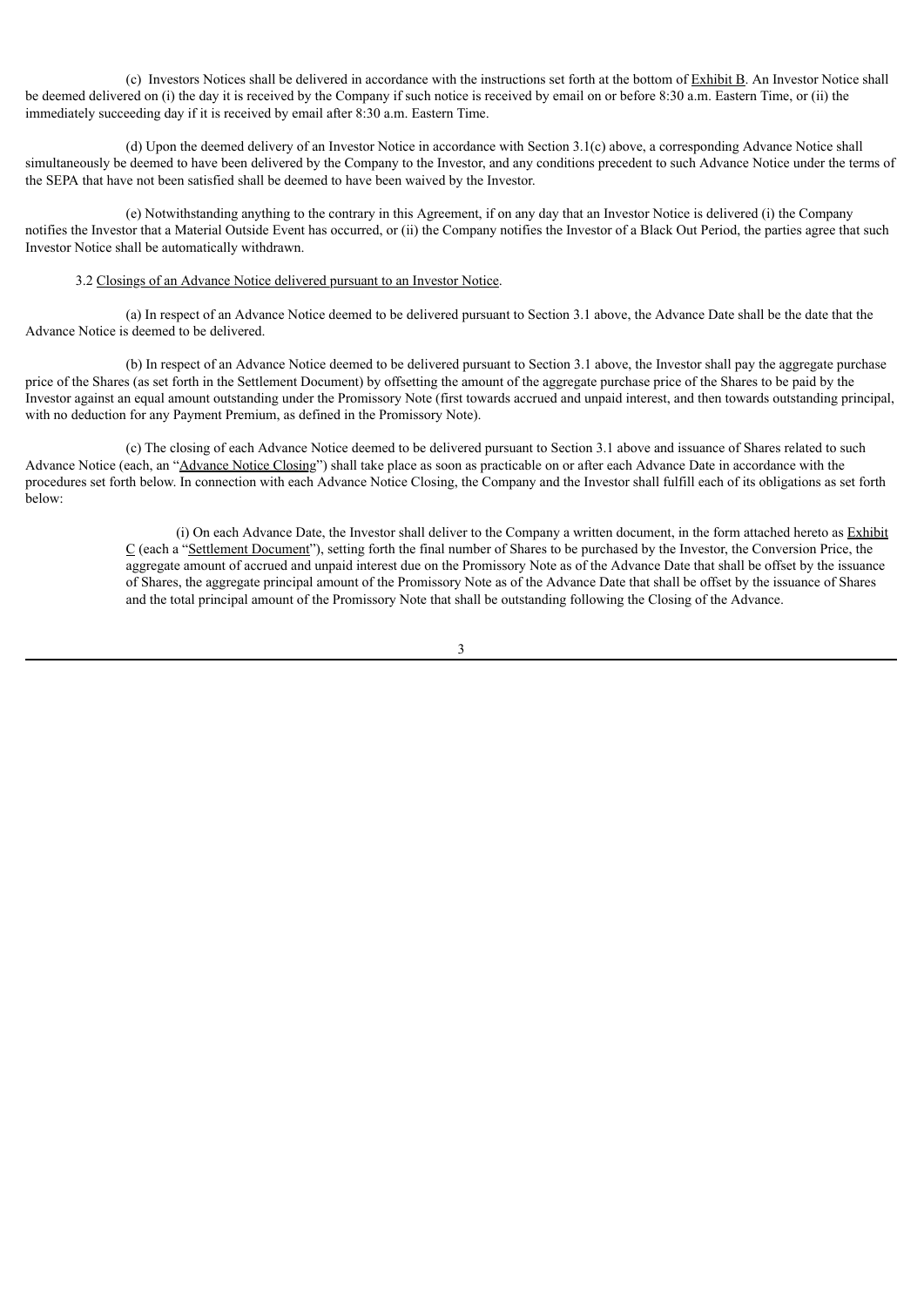(ii) Promptly after receipt of the Settlement Document with respect to each Advance (and, in any event, not later than one Trading Day after such receipt), the Company will, or will cause its transfer agent to, electronically transfer such number of Shares to be purchased by the Investor (as set forth in the Settlement Document) by crediting the Investor's account or its designee's account at the Depository Trust Company through its Deposit Withdrawal at Custodian System or by such other means of delivery as may be mutually agreed upon by the parties hereto, and transmit notification to the Investor that such share transfer has been requested. No fractional shares shall be issued, and any fractional amounts shall be rounded to the next higher whole number of shares. To facilitate the transfer of the Common Shares by the Investor, the Common Shares will not bear any restrictive legends so long as there is an effective Registration Statement covering such Common Shares (it being understood and agreed by the Investor that notwithstanding the lack of restrictive legends, the Investor may only sell such Common Shares in compliance with the requirements of the Securities Act (including any applicable prospectus delivery requirements) or pursuant to an available exemption).

(iii) On or prior to the Advance Date, each of the Company and the Investor shall deliver to the other all documents, instruments and writings expressly required to be delivered by either of them pursuant to this Agreement or the SEPA in order to implement and effect the transactions contemplated herein.

### **4. Representations, Warranties and Covenants.**

### 4.1 Representations and Warranties of the Company.

(a) For the purposes hereof, the Company represents and warrants to the Investor that, as of the date hereof and the Closing Date all of the representations and warranties in the SEPA are true and correct in all material respects (other than representations and warranties which address matters only as of a certain date, which shall be true and correct as written as of such certain date) and shall apply in respect of the issuance and sale of the Promissory Note and the transactions contemplated by this Agreement.

(b) The Company represents and warrants that it does not require shareholder approval prior to the issuance of the Promissory Note or any shares issuable upon conversion of the Promissory Note by the holder thereof in accordance with the terms and conditions of the Promissory Note.

(c) Share Reserve. The maximum number of Common Shares issuable upon conversion of the Promissory Note (the "Underlying Shares") have been duly authorized and reserved.

4.2 Representations and Warranties of the Investor. (a) For the purposes hereof, the Investor represents and warrants to the Company that, as of the date hereof and the Closing Date all of the representations and warranties in the SEPA are true and correct (other than representations and warranties which address matters only as of a certain date, which shall be true and correct as written as of such certain date) and shall apply in respect of the issuance and sale of the Promissory Note and the transactions contemplated by this Agreement.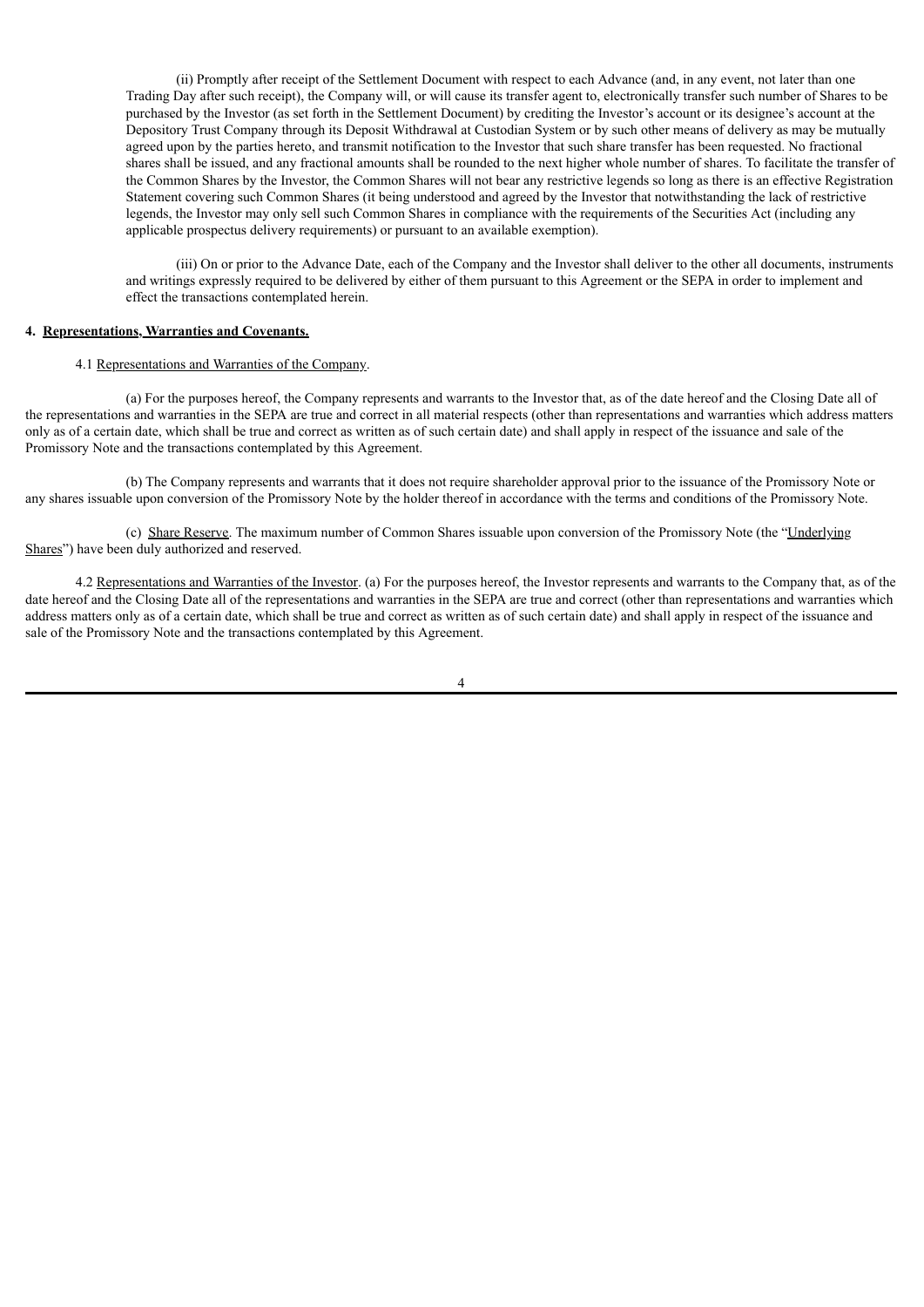(b) Investor understands that none of the Promissory Note or the Common Shares underlying the Promissory Note have been registered under the Securities Act. Investor also understands that the Promissory Note is being offered and sold pursuant to an exemption from registration contained in the Securities Act based in part upon Investor's representations contained in the Agreement. Investor hereby represents and warrants as follows:

> (i) Investor Bears Economic Risk. Investor has substantial experience in evaluating and investing in private placement transactions of securities in companies similar to the Company so that it is capable of evaluating the merits and risks of its investment in the Company and has the capacity to protect its own interests. Investor must bear the economic risk of this investment indefinitely unless the Promissory Note (or the Underlying Shares) is registered pursuant to the Securities Act, or an exemption from registration is available. Investor also understands that there is no assurance that any exemption from registration under the Securities Act will be available and that, even if available, such exemption may not allow Investor to transfer all or any portion of the Promissory Note or the Underlying Shares under the circumstances, in the amounts or at the times Investor might propose.

> (ii) Acquisition for Own Account. Investor is acquiring the Promissory Note for Investor's own account for investment only, and not with a view towards their distribution.

(iii) Purchaser Can Protect Its Interest. Investor represents that by reason of its, or of its management's, business or financial experience, Investor has the capacity to protect its own interests in connection with the transactions contemplated in this Agreement. Further, Investor is aware of no publication of any advertisement in connection with the transactions contemplated in the Agreement.

(iv) Accredited Investor. Investor represents that it is an accredited investor within the meaning of Regulation D under the Securities Act.

(v) Company Information. Investor has had an opportunity to discuss the Company's business, management and financial affairs with directors, officers and management of the Company and has had the opportunity to review the Company's operations and facilities. Purchaser has also had the opportunity to ask questions of and receive answers from, the Company and its management regarding the terms and conditions of this investment.

(vi) Rule 144. Investor acknowledges and agrees that the Promissory Note, and, if issued, the Underlying Shares, issued to Investor, are "restricted securities" as defined in Rule 144 promulgated under the Securities Act as in effect from time to time and must be held indefinitely unless they are subsequently registered under the Securities Act or an exemption from such registration is available. Investor has been advised or is aware of the provisions of Rule 144, which permits limited resale of securities purchased in a private placement subject to the satisfaction of certain conditions, including, among other things, the availability of certain current public information about the Company, the resale occurring following the required holding period under Rule 144 and the number of securities being sold during any three-month period not exceeding specified limitations.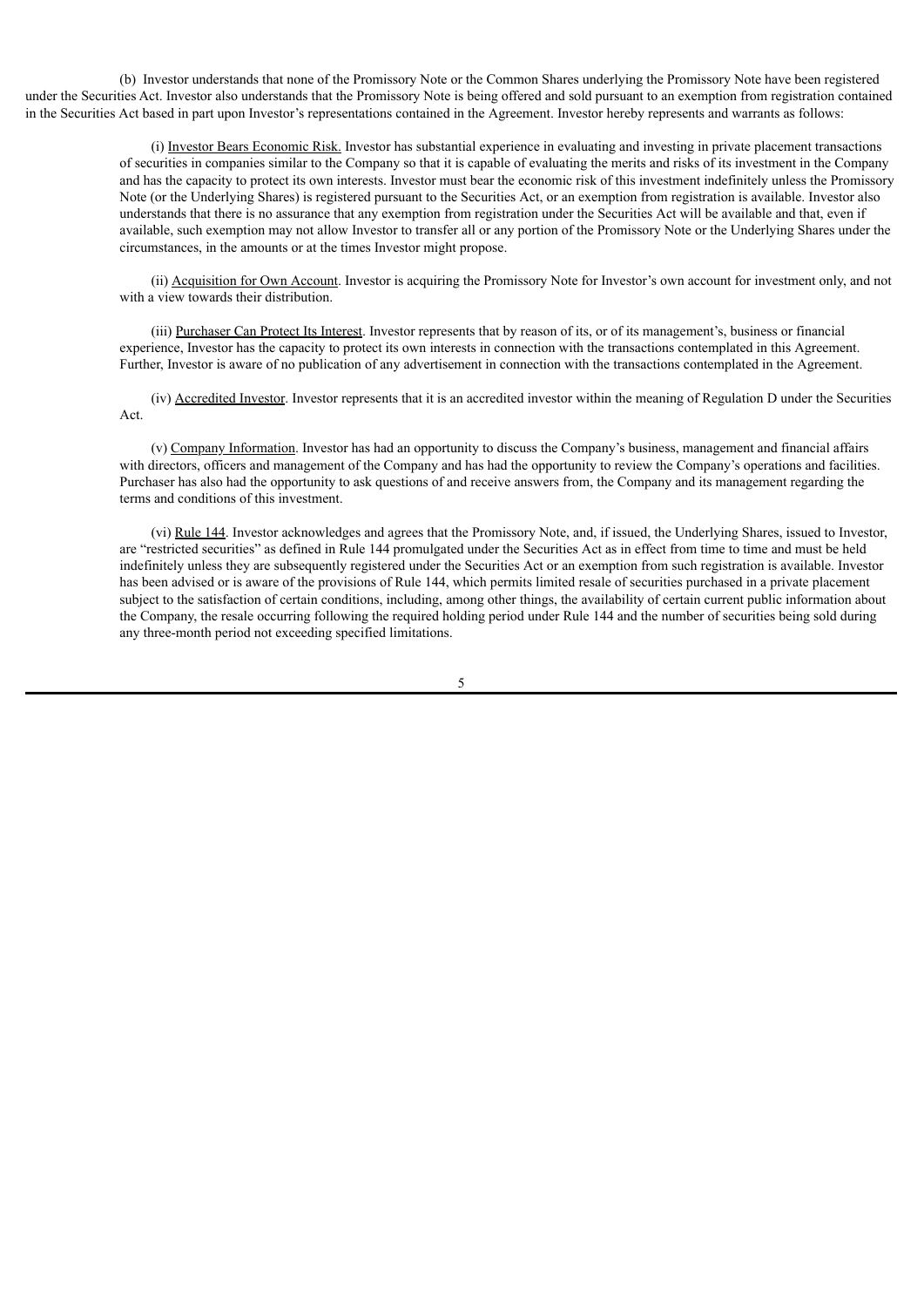(vii) Foreign Investor. Investor hereby represents that it has satisfied itself as to the full observance of the laws of its jurisdiction in connection with any invitation to subscribe for the Promissory Note or any use of this Agreement, including (i) the legal requirements within its jurisdiction for the purchase of the Promissory Note, (ii) any foreign exchange restrictions applicable to such purchase, (iii) any government or other consents that may need to be obtained, and (iv) the income tax and other tax consequences, if any, that may be relevant to the purchase, holding, redemption, sale or transfer of the Promissory Note. Investor's subscription and payment for and continued beneficial ownership of the Promissory Note will not violate any applicable securities or other laws of Investor's jurisdiction.

(viii) Transfer Restrictions. Investor acknowledges and agrees that the Promissory Note and, if issued, the Underlying Shares are subject to restrictions on transfer as set forth in the Promissory Note.

4.3 Opinion of Counsel. Prior to the Closing Date, the Company shall cause to be delivered to the Investor an opinion letter from counsel to the Company in form and substance reasonably satisfactory to the Investor.

4.4 Use of Proceeds. The Company will use the proceeds from the sale of the Promissory Note hereunder for working capital and other general corporate purposes or, if different, in a manner consistent with the application thereof described in the Registration Statement. Neither the Company nor any subsidiary will, directly or indirectly, use the proceeds of the transactions contemplated herein, or lend, contribute, facilitate or otherwise make available such proceeds to any Person (i) to fund, either directly or indirectly, any activities or business of or with any Person that is identified on the list of Specially Designated Nationals and Blocker Persons maintained by OFAC, or in any country or territory, that, at the time of such funding, is, or whose government is, the subject of Sanctions Programs, or (ii) in any other manner that will result in a violation of Sanctions Programs.

4.5 Form of Promissory Note. The parties agree that for the purposes of this first Pre-Advance Loan, all references to a "Promissory Note" or "promissory note" in the SEPA shall be deemed to be to the Promissory Note.

4.6 Integration. The Company shall not issue any securities or enter into any transaction which would be integrated with the issuance of the Promissory Note pursuant to this Agreement or the issuance of additional Common Shares pursuant to this Agreement or the SEPA for the purposes of the shareholder approval requirements of the Nasdaq.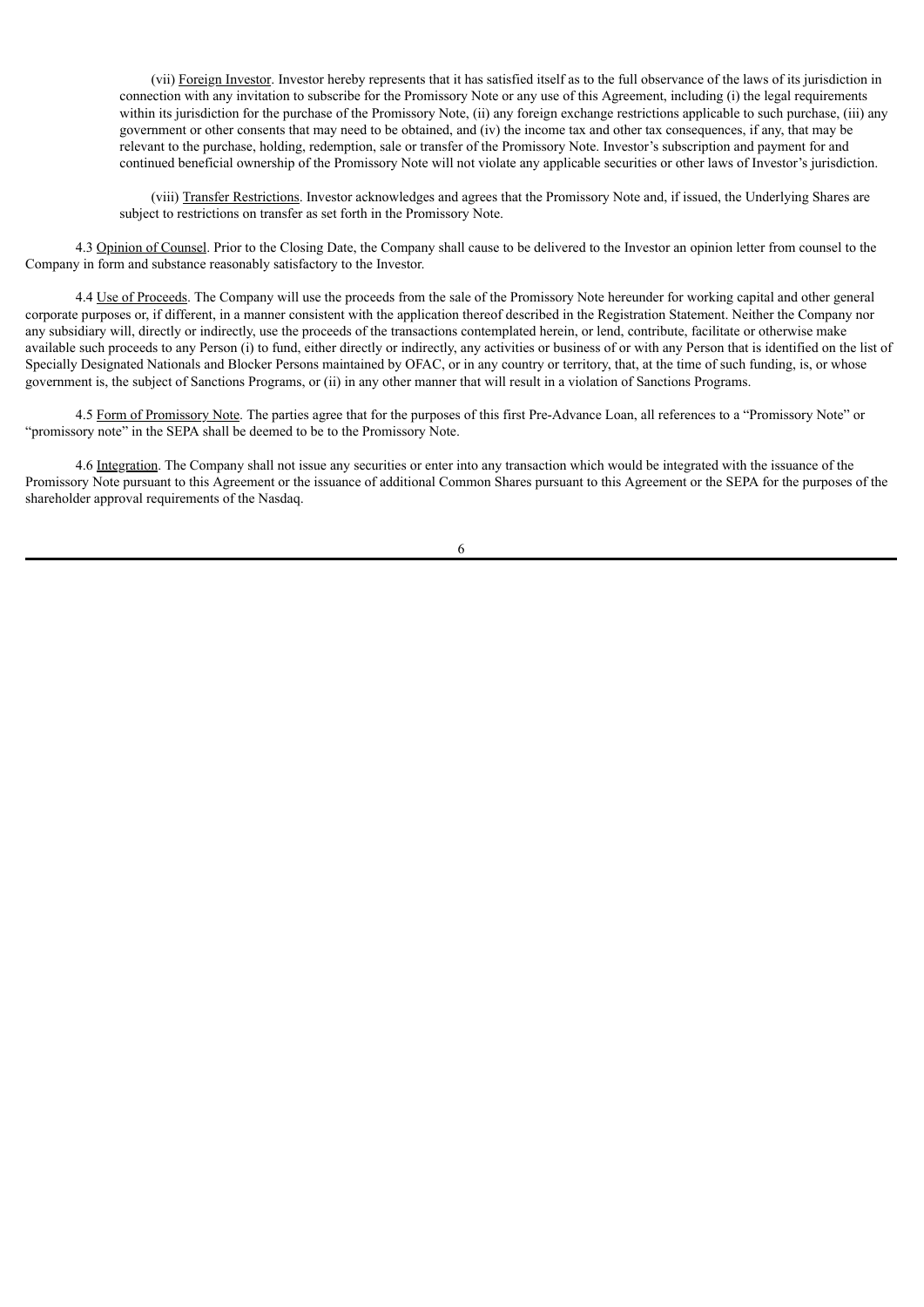4.7 Use of SEPA. At any time during the Commitment Period, provided that there is an outstanding balance owed under the Promissory Note, if the Company delivers an Advance Notice to the Investor, the Investor shall offset the amount due to be paid to the Company under such Advance Notice against an equal amount outstanding under the Promissory Note (first towards accrued and unpaid interest, and then towards outstanding principal, with no deduction for any Payment Premium, as defined in the Promissory Note).

**5. Conditions Precedent to the Promissory Note**. The obligations of the Investor to purchase the Promissory Note shall be subject to the timely performance by the Company of their obligations hereunder, and the satisfaction, unless waived by the Investor, as of the Closing Date, of each of the following conditions:

5.1 Accuracy of Company's Representation and Warranties. The representations and warranties of the Company set forth in Section 4.1 shall be true and correct in all material respects.

5.2 Registration of the Common Shares with the SEC. There is an effective Registration Statement pursuant to which the Investor is permitted to utilize the prospectus thereunder to resell Common Shares issuable pursuant to Advance Notices under the SEPA.

5.4 Authority. The issuance of the Promissory Note and the performance by the Company of its obligations thereunder, including, without limitation, the issuance of the Underlying Shares upon conversion thereof, is legally permitted by all laws and regulations to which the Company is subject and is not in conflict with, or prohibited by, the organizational documents of the Company, or any contract, agreement, or arrangement with any third party.

5.5 No Suspension of Trading in or Delisting of Common Shares. The Common Shares are quoted for trading on the Principal Market. The Company shall not have received any written notice that is then still pending threatening the continued quotation of the Common Shares on the Principal Market.

5.6 Bring Down Certificate. The Investor shall have received on and as of the Closing Date a certificate of an executive officer of the Company confirming that all of the representations and warranties of the Company in this Agreement are true and correct on and as of the Closing Date, and that the Company has complied with all agreements and covenants and satisfied all other conditions on its part to be performed or satisfied hereunder at or prior to the Closing Date.

5.7 Closing Statement. The Company shall have received a letter, duly executed by an officer of the Company, setting forth wire transfer instructions of the Company for the payment of the Purchase Price by the Investor.

**6**. **Counterparts and Delivery.** This Agreement may be executed in two or more counterparts, all of which when taken together shall be considered one and the same agreement and shall become effective when counterparts have been signed by each party and delivered to each other party, it being understood that the parties need not sign the same counterpart. In the event that any signature is delivered by e-mail delivery of a ".pdf" format data file, such signature shall create a valid and binding obligation of the party executing (or on whose behalf such signature is executed) with the same force and effect as if such ".pdf" signature page were an original thereof.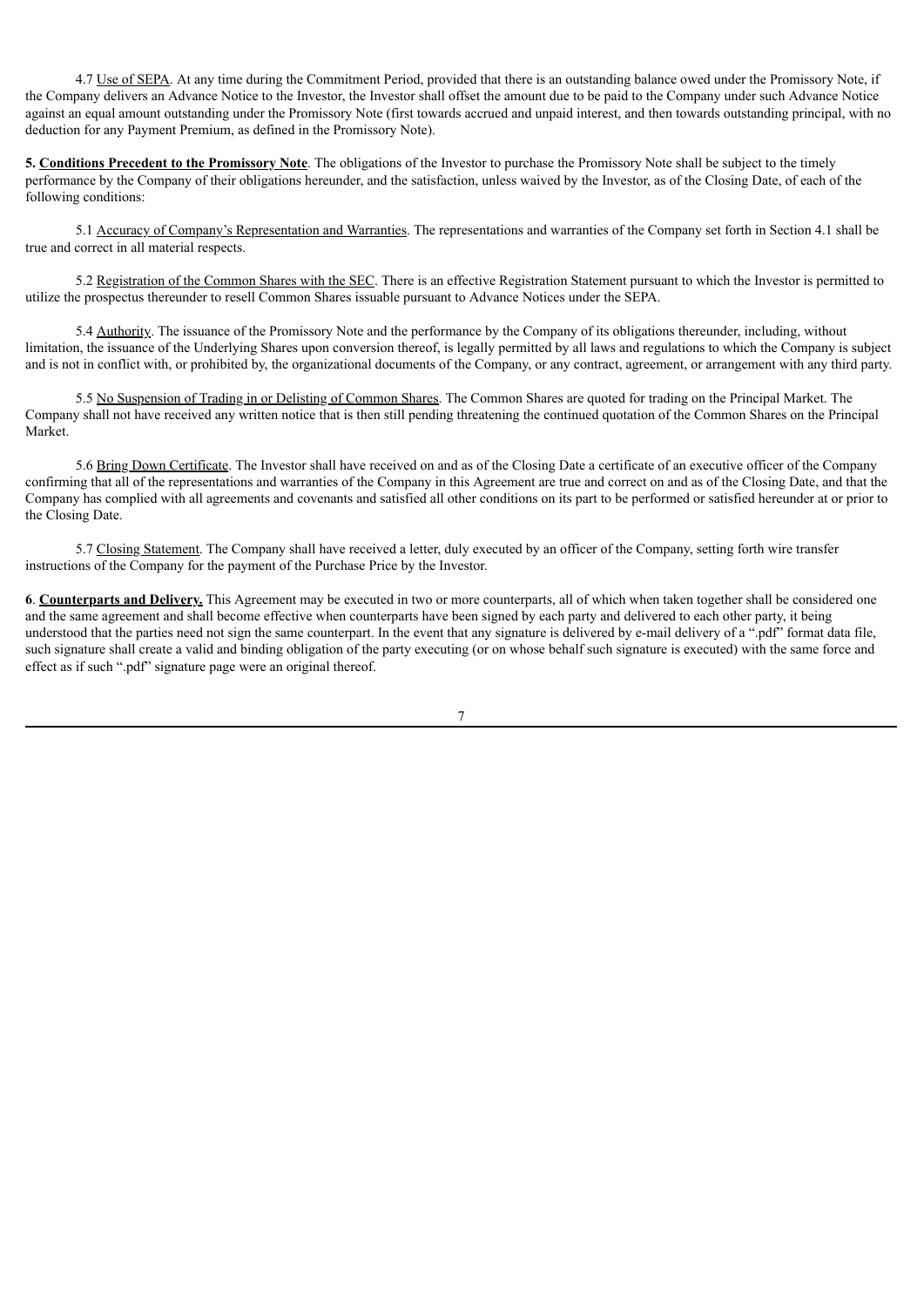**7**. **Governing Law.** This Agreement shall be governed by and interpreted in accordance with the laws of the State of New York without regard to the principles of conflict of laws. The parties further agree that any action between them shall be heard in New York County, New York, and expressly consent to the jurisdiction and venue of the Supreme Court of New York, sitting in New York County, New York and the United States District Court of the Southern District of New York, sitting in New York, New York, for the adjudication of any civil action asserted pursuant to this Agreement.

8. **Non-Exclusive Agreement.** Notwithstanding anything contained herein, this Agreement and the rights awarded to the Investor hereunder are nonexclusive, and the Company may, at any time throughout the term of this Agreement and thereafter, issue and allot, or undertake to issue and allot, any shares and/or securities and/or convertible notes, bonds, debentures, options to acquire shares or other securities and/or other facilities which may be converted into or replaced by Common Shares or other securities of the Company, and to extend, renew and/or recycle any bonds and/or debentures, and/or grant any rights with respect to its existing and/or future share capital.

9. **Assignment.** Neither this Agreement nor any rights or obligations of the parties hereto may be assigned to any other Person.

10. **Entire Agreement; Amendments.** This Agreement supersedes all other prior oral or written agreements between the Investor, the Company, their respective affiliates and persons acting on their behalf with respect to the matters discussed herein, and this Agreement, together with the SEPA, contains the entire understanding of the parties with respect to the matters covered herein and, except as specifically set forth herein, neither the Company nor the Investor makes any representation, warranty covenant or undertaking with respect to such matters. No provision of this Agreement may be waived or amended other than by an instrument in writing signed by the parties to this Agreement.

11. **The SEPA.** Other than as supplemented by this Agreement, the SEPA shall remain in full force and effect.

## *[REMAINDER OF PAGE INTENTIONALLY LEFT BLANK]*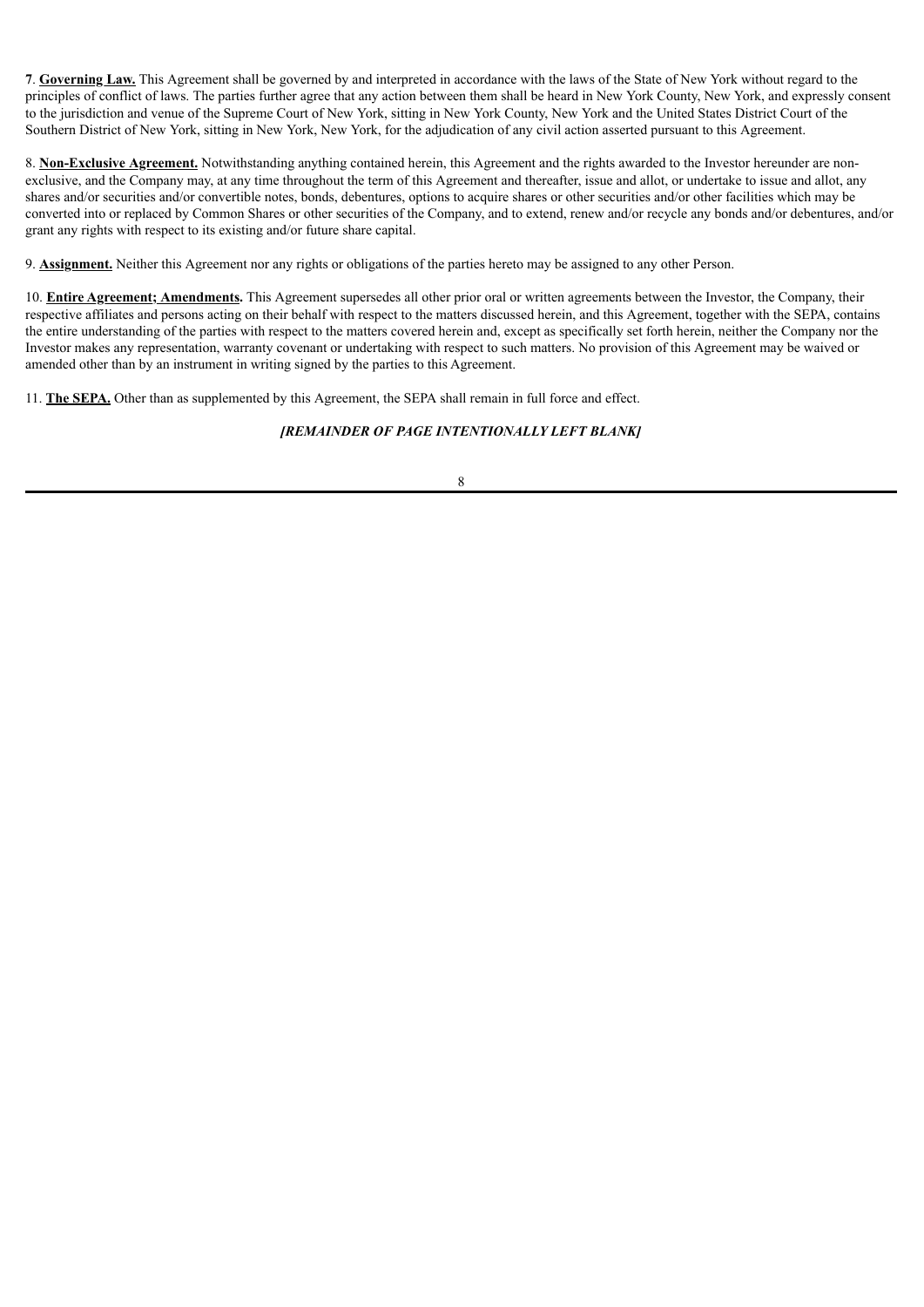**IN WITNESS WHEREOF,** the parties hereto have caused this Supplemental Agreement to be signed by their duly authorized officers.

### **COMPANY: EOS ENERGY ENTERPRISES, INC.**

Name: Matt Beckman Title: Member

|      | By: /s/ Randall Gonzales              |
|------|---------------------------------------|
|      | Name: Randall Gonzales                |
|      | Title: Chief Financial Officer        |
|      | <b>INVESTOR:</b><br>YA II PN, LTD.    |
| By:  | Yorkville Advisors Global LP          |
| Its: | <b>Investment Manager</b>             |
|      | By: Yorkville Advisors Global II, LLC |
|      | Its: General Partner                  |
|      | By: /s/ Matt Beckman                  |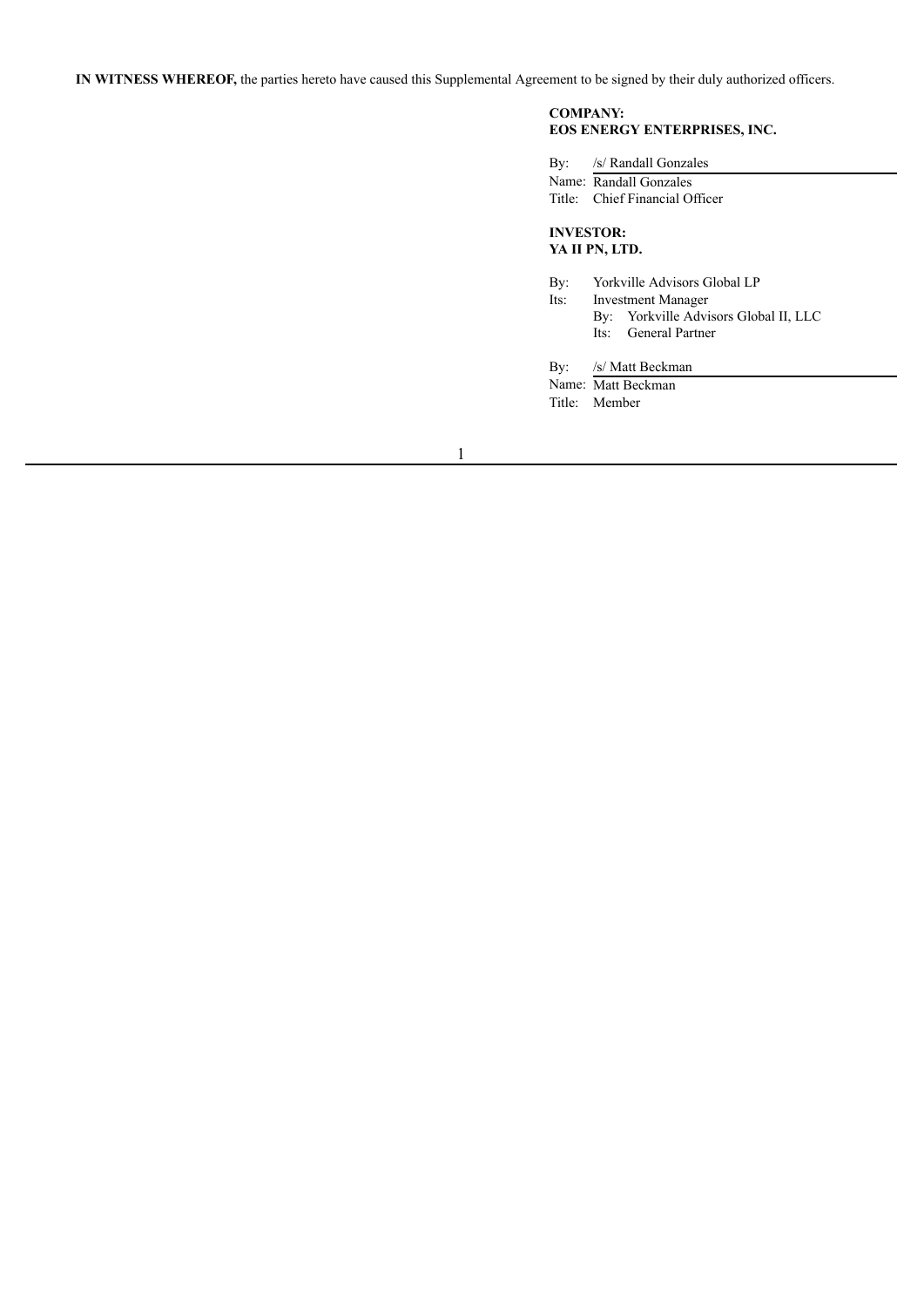# **EXHIBIT A**

## **FORM OF PROMISSORY NOTE**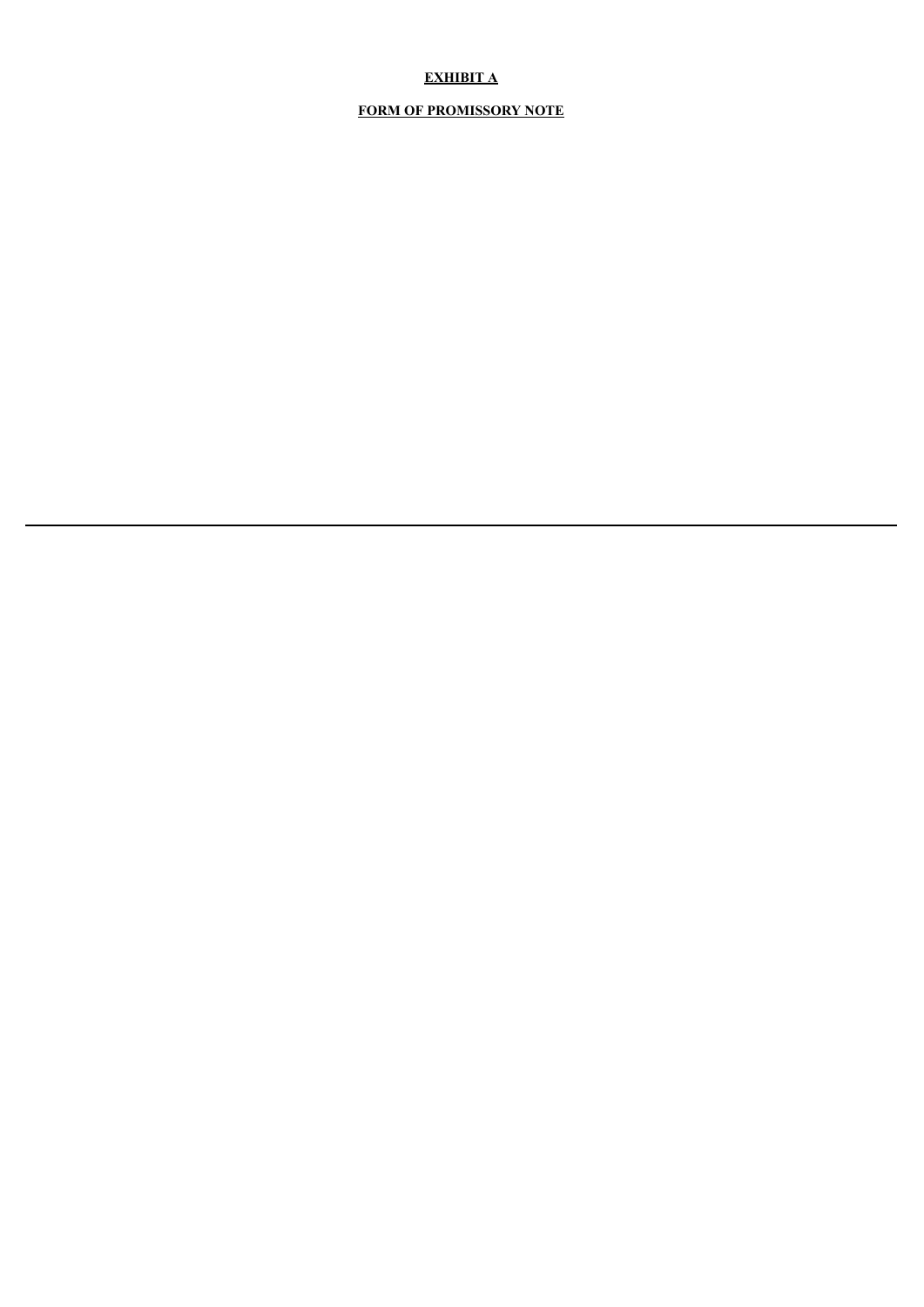# **EXHIBIT B**

# **FORM OF INVESTOR NOTICE**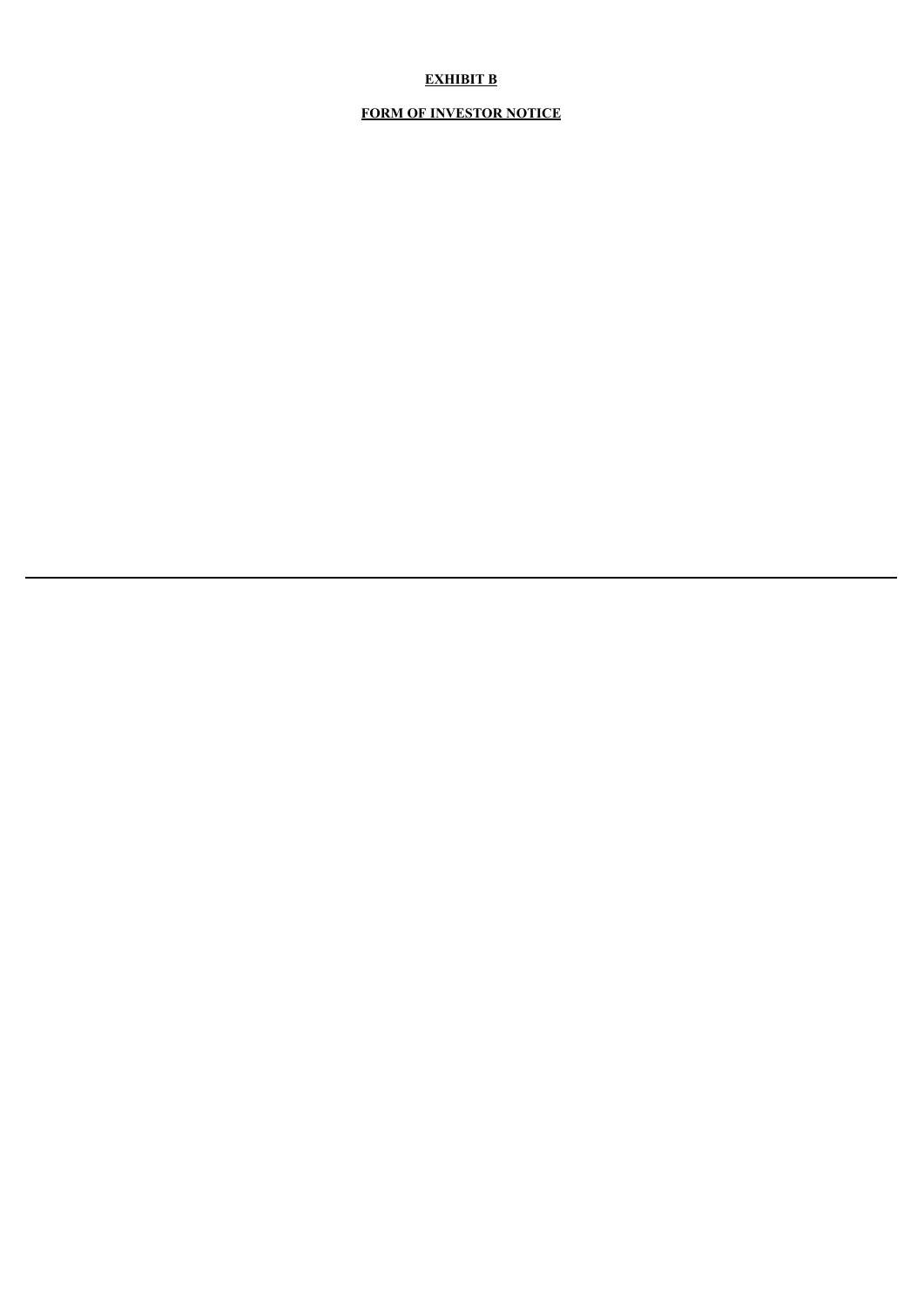**Closing Statement**